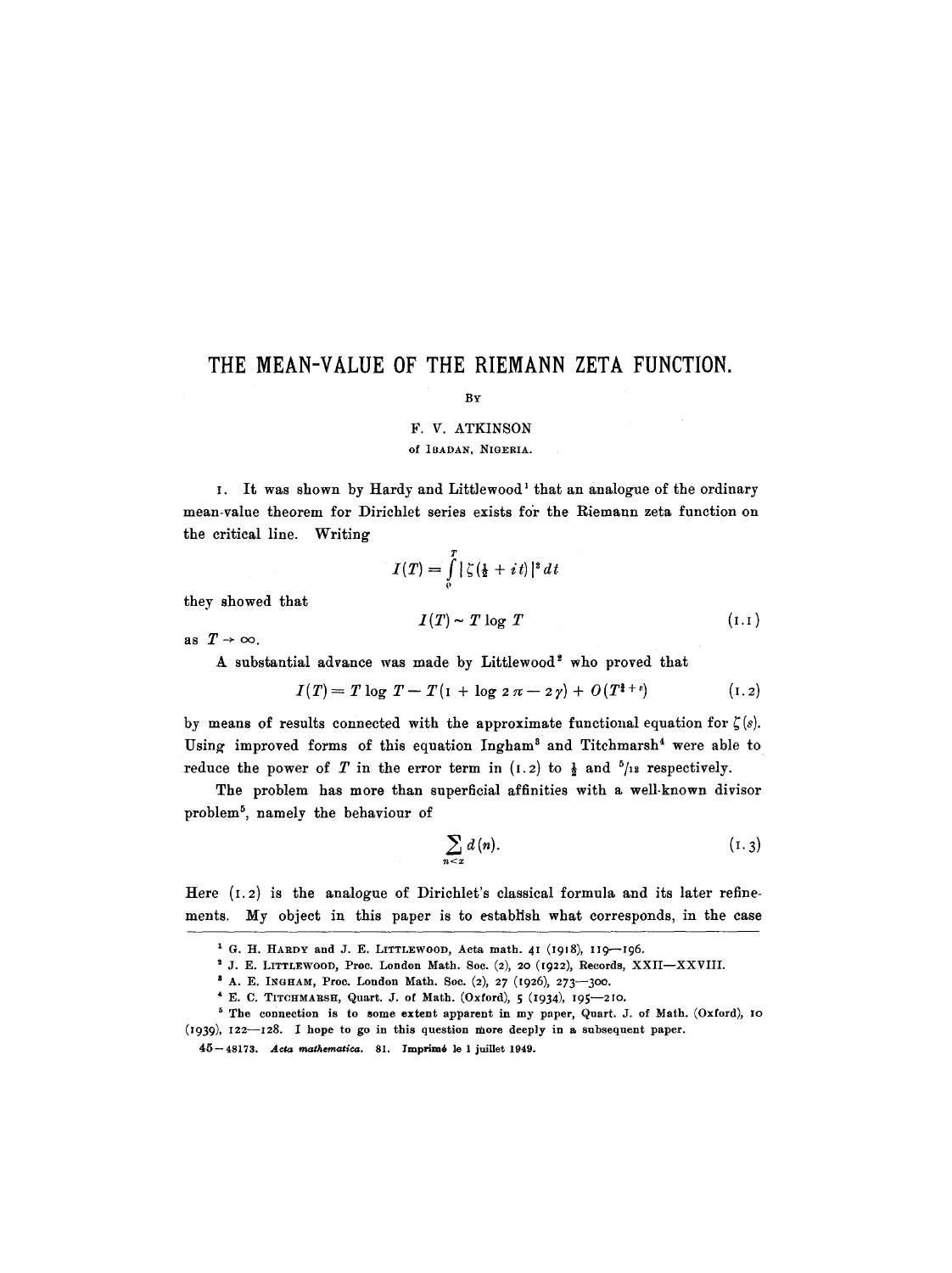354 F.V. Atkinson

of the mean-value of the zeta function, to Voronoi's summation formula<sup>1</sup> for (I.3). Actually two groups of new terms emerge, the number of terms in each group depending on  $T$ , so that the result falls into the category of approximate functional equations. I prove the following

**Theorem:** For 
$$
T > 1
$$
,  $A T < N < A' T$ ,  
\n
$$
I(T) = T \log T - T(1 + \log 2\pi - 2\gamma) + \frac{1}{V^2} \sum_{n \leq N} (-1)^n \frac{d(n)}{V^n} \left( \sinh^{-1} \sqrt{\frac{\pi n}{2T}} \right)^{-1}.
$$
\n
$$
\cdot \left( \frac{T}{2\pi n} + \frac{1}{4} \right)^{-1} \sin \left\{ 2 T \sinh^{-1} \sqrt{\frac{\pi n}{2T}} + V(2\pi n T + \pi^2 n^2) + \frac{\pi}{4} \right\} -
$$
\n
$$
- 2 \sum_{n \leq N'} \frac{d(n)}{V^n} \left( \log \frac{T}{2\pi n} \right)^{-1} \sin \left( T \log \frac{T}{2\pi n} - T - \frac{\pi}{4} \right) + O(\log^2 T),
$$
\nwhere

$$
N'=\frac{T}{2\pi}+\frac{N}{2}-\sqrt{\left(\frac{N^2}{4}+\frac{N T}{2\pi}\right)},
$$

and  $A$ ,  $A'$  are any constants such that  $0 < A < A'$ .

It is worthy of remark that the first set of oscillating terms on the righthand side approximate, for low values of  $n$ , to the leading terms in Voronoi's summation formula, apart from an oscillating sign. The second set of such terms would be obtained by integrating formally a suitable expansion of  $\zeta(s)\zeta(1-s)$ .

The argument may be summarized as follows. In the formula, valid when  $\sigma > 1$ ,

$$
\frac{1}{2T}\int\limits_{-T}^{T}|\zeta(\sigma+it)|^2\,dt=\zeta(2\,\sigma)+\sum\limits_{\substack{m=1\\m+n}}^{\infty}\sum\limits_{n=1}^{\infty}\left(m\,n\right)^{-\sigma}\sin\left(T\,\log\frac{m}{n}\right)\left(T\,\log\frac{m}{n}\right)^{-1}
$$

it is found expedient to classify the terms according to the value of  $m-n$ . We are thus led to consider, instead of  $\zeta(u)$  or  $\zeta(u)\zeta(v)$ , the function

$$
f(u, v) = \sum_{r=1}^{\infty} \sum_{s=1}^{\infty} r^{-u} (r+s)^{-v}.
$$
 (1.3)

This double series is convergent when  $\Re\{u+v\} > 2$ ,  $\Re\{v\} > 1$ ; imposing the additional condition  $\Re\{u\} < b$  we can apply Poisson's summation formula to

<sup>&</sup>lt;sup>1</sup> See, for instance, A. OPPENHEIM, Proc. London Math. Soc. (2), 26 (1927), 295-350, and references there given.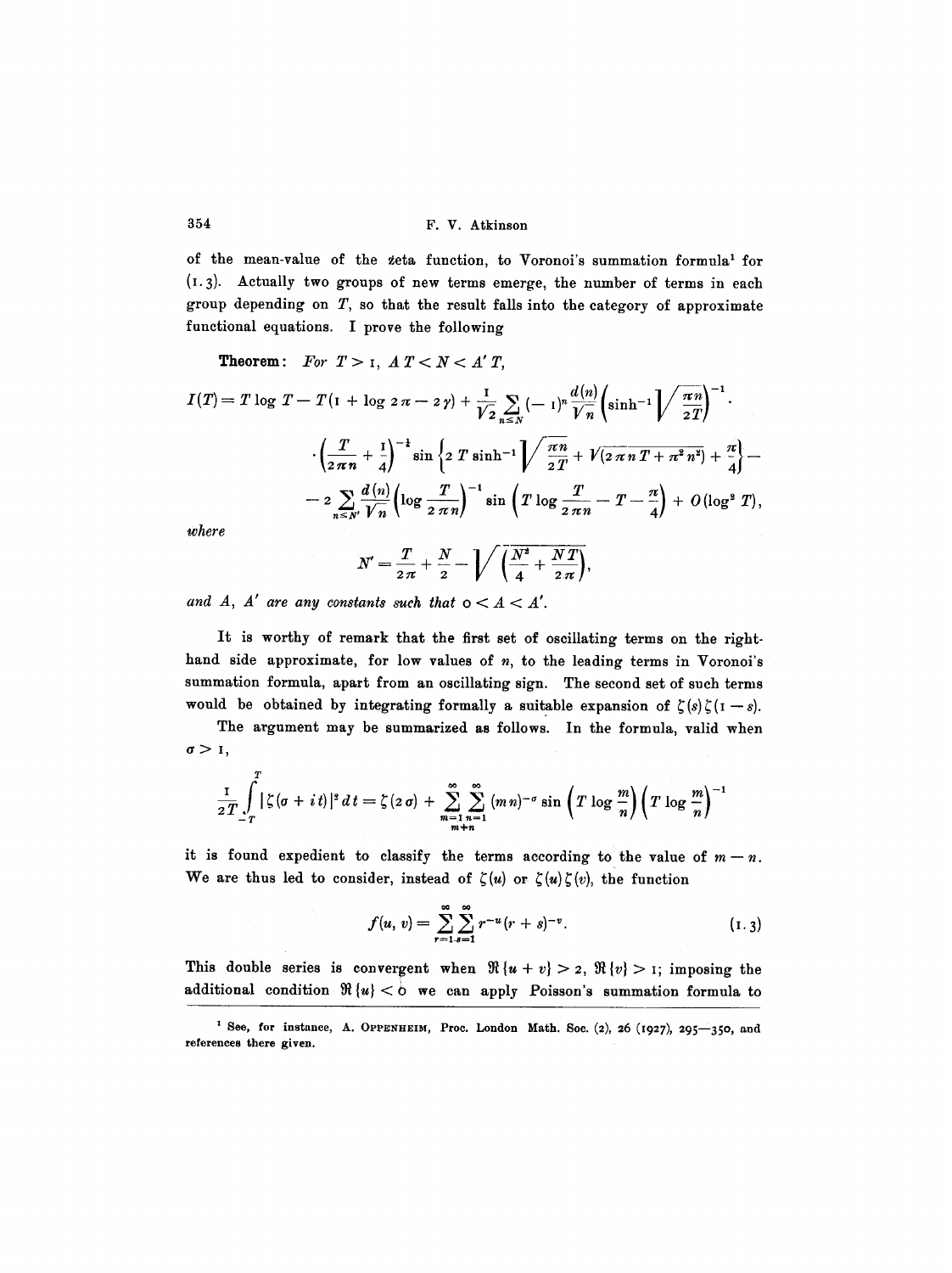the r-sum over the range  $r=0, 1,..., \infty$ . We thus derive a single series expansion for

$$
g(u, v) = f(u, v) - \frac{\Gamma(u + v - 1) \Gamma(1 - u)}{\Gamma(v)} \zeta(u + v - 1) \tag{1.4}
$$

valid when  $\Re\{u\} < \infty$ ,  $\Re\{v\} > 1$ , and  $\Re\{u+v\} > \infty$ . This series may be continned inside the critical strip by means of Voronoi's summation formula, giving what is substantially the approximate functional equation for  $g(u, I-u)$ . The resulting expression for

$$
\zeta(\tfrac{1}{2}+it)\zeta(\tfrac{1}{2}-it)
$$

may then be integrated over  $\frac{1}{2} - iT$ ,  $\frac{1}{2} + iT$  to produce (4.4). The proof is completed by approximating to the trigonometric integrals involved; this is accomplished by the saddle-point method, on which I prove a general result, namely Lemma I of this paper.

We use the symbol A throughout to denote a positive absolute constant, not necessarily the same one at each oecurrenee. Where desirable, in order to avoid confusion, other such constants will be denoted by  $A'$ ,  $A''$ .

2. We start from the identity, valid when  $\Re\{u\} > I$ ,  $\Re\{v\} > I$ ,

$$
\zeta(u)\zeta(v) = \sum_{m=1}^{\infty} \sum_{n=1}^{\infty} m^{-u} n^{-v} = \zeta(u+v) + f(u,v) + f(v,u) \qquad (2.1)
$$

where  $f(u, v)$  is defined by  $(1, 3)$ . We show first that  $f(u, v)$  is a meromorphic function of u and v when  $\Re\{u+v\} > 0$ . We have, taking  $\Re\{v\} > 1$ , denoting the integral part of  $x$  by  $[x]$ , and writing

$$
\mu(x) = x - [x] - \frac{1}{2}, \ \mu_1(x) = \int_{1}^{x} \mu(y) \, dy
$$

the relations

$$
\sum_{s=1}^{\infty} (r+s)^{-v} = v \int_{r}^{\infty} ([x]-r)x^{-v-1} dx
$$
  
=  $r^{1-v}(v-1)^{-1} - \frac{1}{2}r^{-v} - v \int_{r}^{\infty} \mu(x) x^{-v-1} dx$   
=  $r^{1-v}(v-1)^{-1} - \frac{1}{2}r^{-v} - v(v+1) \int_{r}^{\infty} \mu_1(x) x^{-v-2} dx$   
=  $r^{1-v}(v-1)^{-1} - \frac{1}{2}r^{-v} + O\{v(v+1)r^{-v-1}\}$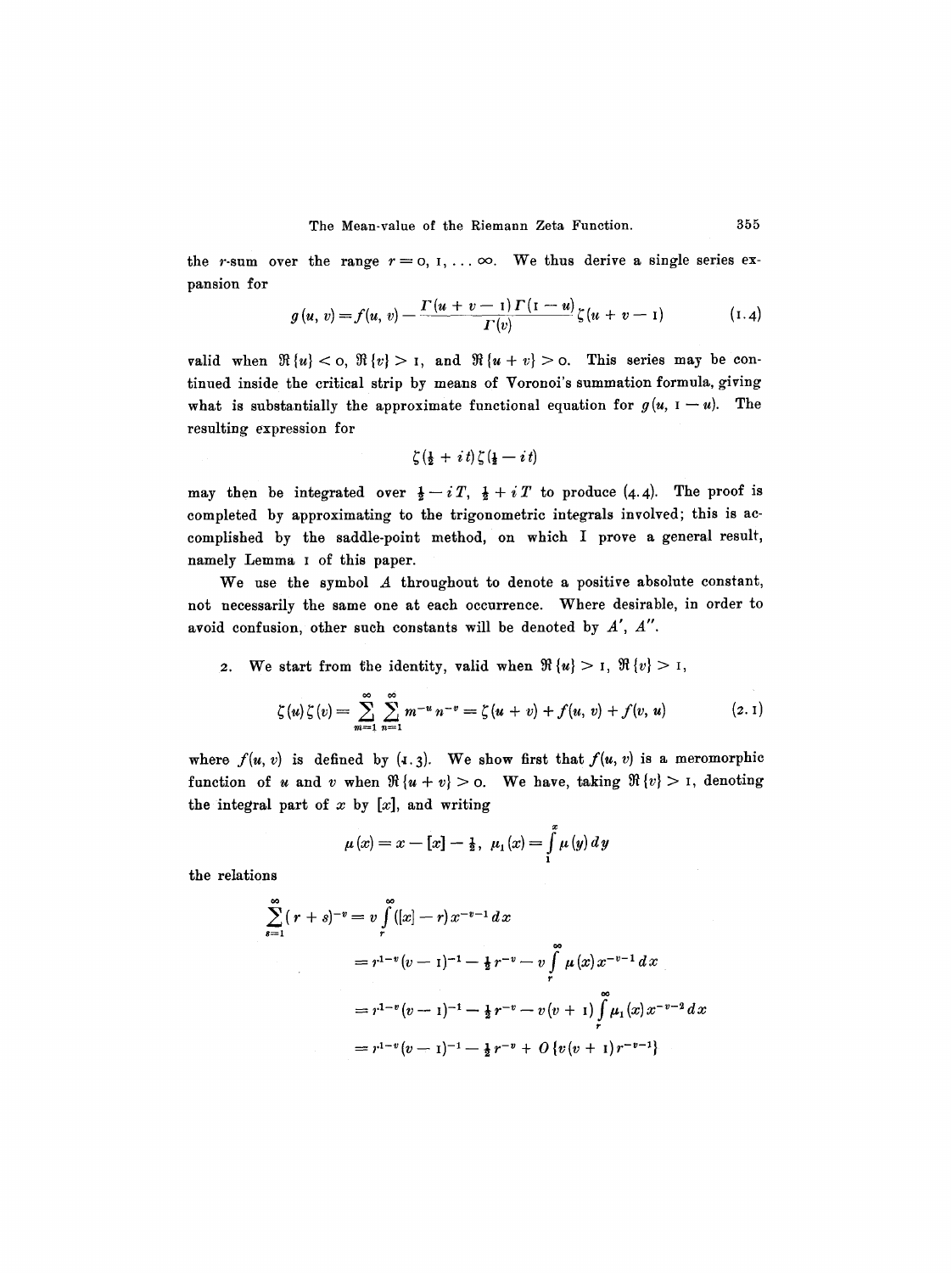### 356 F. V. Atkinson.

since  $\mu_1(x)$  is bounded. Hence

$$
f(u, v) = (v - 1)^{-1} \sum_{r=1}^{\infty} r^{1-u-v} - \frac{1}{2} \sum_{r=1}^{\infty} r^{-u-v} + O\left\{v(v+1) \sum_{r=1}^{\infty} |r^{-u-v-1}|\right\}.
$$

It follows that

$$
f(u, v) - (v - 1)^{-1} \zeta (u + v - 1) + \frac{1}{2} \zeta (u + v)
$$

is regular for  $\Re\{u + v\} > 0$ . Thus (2.1) holds when both u and v lie in the critical strip, apart from the poles at  $v = 1$ ,  $u + v = 1$ , 2.

3. We consider next the case  $\Re\{u\} < \infty$ ,  $\Re\{u+v\} > 2$ . We have then, by Poisson's formula,

$$
\sum_{r=0}^{\infty} r^{-u} (r+s)^{-v} = \int_{0}^{\infty} x^{-u} (x+s)^{-v} dx + 2 \sum_{m=1}^{\infty} \int_{0}^{\infty} x^{-u} (x+s)^{-v} \cos 2 \pi m x dx
$$
  
=  $s^{1-u-v} \left\{ \int_{0}^{\infty} y^{-u} (1+y)^{-v} dy + 2 \sum_{m=1}^{\infty} \int_{0}^{\infty} y^{-u} (1+y)^{-v} \cos 2 \pi m s y dy \right\}.$ 

Summing with respect to  $s$ , and using  $(I.4)$  and the result

$$
\int_{0}^{\infty} y^{-u} (1 + y)^{-v} dy = \Gamma (u + v - 1) \Gamma (1 - u) \{ \Gamma (v) \}^{-1}
$$

this gives

$$
g(u, v) = 2 \sum_{s=1}^{\infty} s^{1-u-v} \sum_{m=1}^{\infty} \int_{0}^{\infty} y^{-u} (1 + y)^{-v} \cos 2 m s y dy.
$$
 (3.1)

To investigate the convergence of this expression we note that for  $\Re\{u\} < 1$ ,  $\Re\{u + v\} > 0$ , and  $n \geq 1$ ,

$$
2\int_{0}^{\infty} y^{-u} (1+y)^{-v} \cos 2 \pi n y \, dy = n^{u-1} \int_{0}^{\infty} y^{-u} (1+y/n)^{-v} (e^{2\pi i y} + e^{-2\pi i y}) \, dy
$$
  
=  $n^{u-1} \int_{0}^{i\infty} y^{-u} (1+y/n)^{-v} e^{2\pi i y} \, dy + n^{u-1} \int_{0}^{-i\infty} y^{-u} (1+y/n)^{-v} e^{-2\pi i y} \, dy = O\left(\frac{n^{u-1}}{u-1}\right)$ 

uniformly for bounded u and v. It follows that the double series  $(3.1)$  is absolutely convergent for  $\Re\{u\} < \infty$ ,  $\Re\{v\} > 1$ ,  $\Re\{u + v\} > 0$ , by comparison with

$$
\sum_{s=1}^{\infty} |s^{-v}| \sum_{m=1}^{\infty} |m^{u-1}|
$$

and that it represents an analytic function of both variables in this region. Hence (3. I) holds throughout this region and then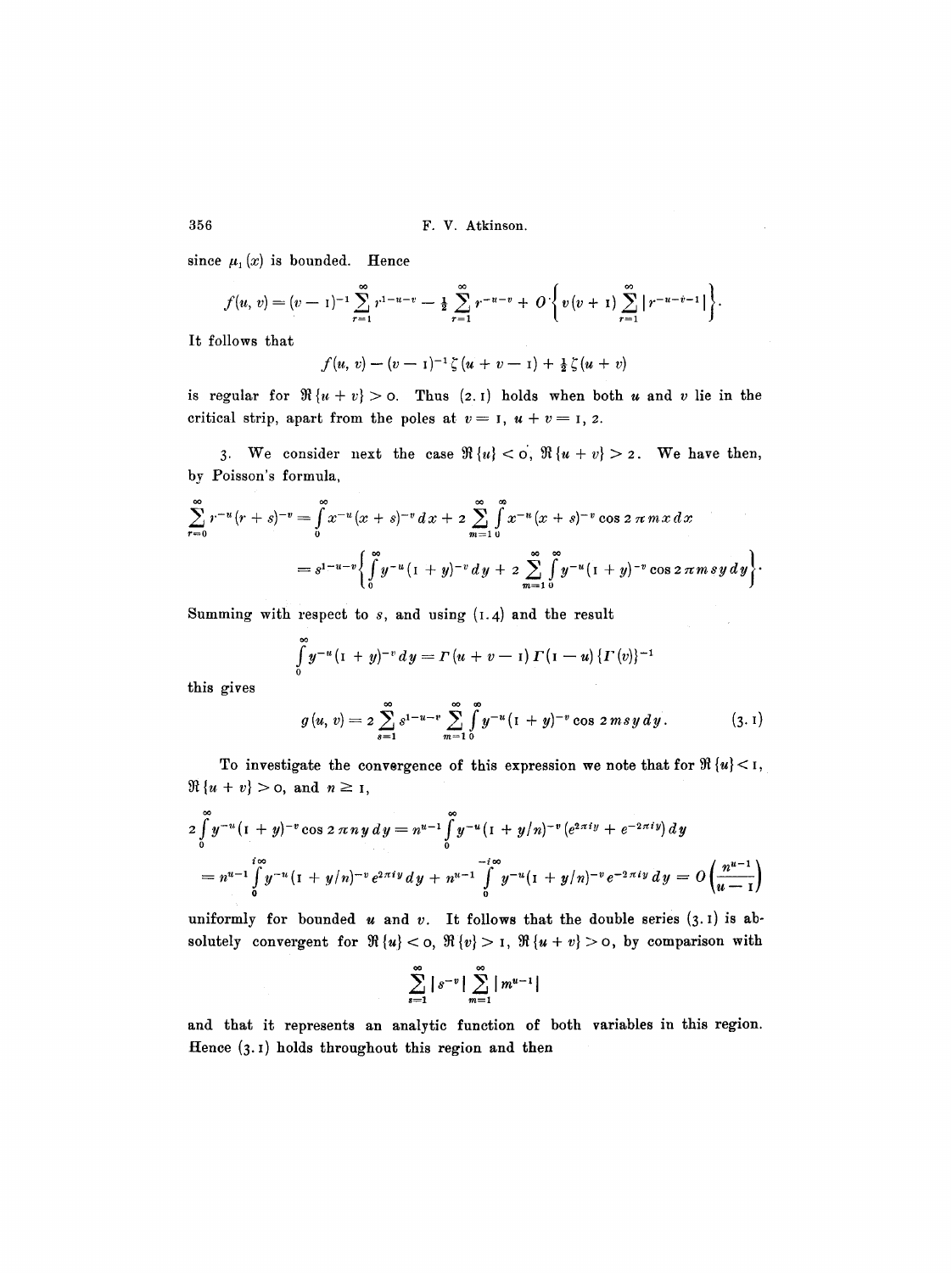$$
g(u, v) = 2 \sum_{n=1}^{\infty} \sigma_{1-u-v}(n) \int_{0}^{\infty} y^{-u} (1+y)^{-v} \cos 2 \pi n y dy \qquad (3.2)
$$

where  $\sigma_{\alpha}(n)$  denotes the sum of the  $\alpha$ -th powers of the divisors of n.

Combining this with the result of  $\S$  2 we see that when  $0 < \Re\{u\} < 1$ ,  $0 < \Re\{v\} < 1, u + v \neq 1,$ 

$$
\zeta(u)\zeta(v) = \zeta(u+v) + \zeta(u+v-1)\Gamma(u+v-1)\left\{\frac{\Gamma(1-u)}{\Gamma(v)} + \frac{\Gamma(1-v)}{\Gamma(u)}\right\} +
$$
  
+  $g(u, v) + g(v, u)$  (3.3)

where  $g(u, v)$  is the analytic continuation of the function given by (3.2). It is however the exceptional case,  $u + v = 1$ , which we need. By  $\S$  2 the function  $g(u, v)$  is here continuous, and the contribution of the remaining terms may by obtained by considerations of continuity. Write  $u + v = 1 + \delta$ , where  $|\delta| < \frac{1}{2}$ . The first two terms on the right-hand side of  $(3.3)$  give us

$$
\zeta(\mathbf{1} + \delta) + \zeta(\delta) \Gamma(\delta) \left\{ \frac{\Gamma(\mathbf{1} - u)}{\Gamma(\mathbf{1} - u + \delta)} + \frac{\Gamma(u - \delta)}{\Gamma(u)} \right\}
$$
\n
$$
= \zeta(\mathbf{1} + \delta) + \zeta(\mathbf{1} - \delta) (2 \pi)^{\delta} \frac{1}{2} \sec \frac{1}{2} \pi \delta \left\{ \frac{\Gamma(\mathbf{1} - u)}{\Gamma(\mathbf{1} - u + \delta)} + \frac{\Gamma(u - \delta)}{\Gamma(u)} \right\}
$$
\n
$$
= \frac{1}{\delta} + \gamma + \left( \frac{\mathbf{1}}{\delta} - \gamma \right) (\mathbf{1} + \delta \log 2 \pi) \frac{1}{2} \left\{ \mathbf{1} - \delta \frac{\Gamma'(\mathbf{1} - u)}{\Gamma(\mathbf{1} - u)} + \mathbf{1} - \delta \frac{\Gamma'(u)}{\Gamma(u)} \right\} + O(\delta)
$$
\n
$$
= \frac{1}{2} \left\{ \frac{\Gamma'(\mathbf{1} - u)}{\Gamma(\mathbf{1} - u)} + \frac{\Gamma'(u)}{\Gamma(u)} \right\} + 2 \gamma - \log 2 \pi + O(\delta).
$$

Hence we have, for  $0 < \Re\{u\} < 1$ ,

$$
\zeta(u)\zeta(\mathbf{I}-u) = \frac{1}{2}\left\{\frac{\Gamma'(\mathbf{I}-u)}{\Gamma(\mathbf{I}-u)} + \frac{\Gamma'(u)}{\Gamma(u)}\right\} + \\qquad \qquad + 2\gamma - \log 2\pi + g(u, \mathbf{I}-u) + g(\mathbf{I}-u, u). \quad (3.4)
$$

4. From now on we confine ourselves to the case  $u + v = I$ , with a view to the eventual application  $u=\frac{1}{2}+it$ ,  $v=\frac{1}{2}-it$ . We have then, if  $\Re\{u\}<\infty$ ,

$$
g(u, 1-u) = 2 \sum_{n=1}^{\infty} d(n) \int_{0}^{\infty} y^{-u} (1+y)^{u-1} \cos 2 \pi n y dy.
$$

We need an analytic continuation of  $g(u, I - u)$  valid when  $\Re\{u\} = \frac{1}{2}$ . The most convenient way of obtaining this seems to be to use the summation formula for  $d(n)$ . We have<sup>1</sup>, if x is not an integer

<sup>&</sup>lt;sup>1</sup> See for instance OPPENHEIM, loc. cit.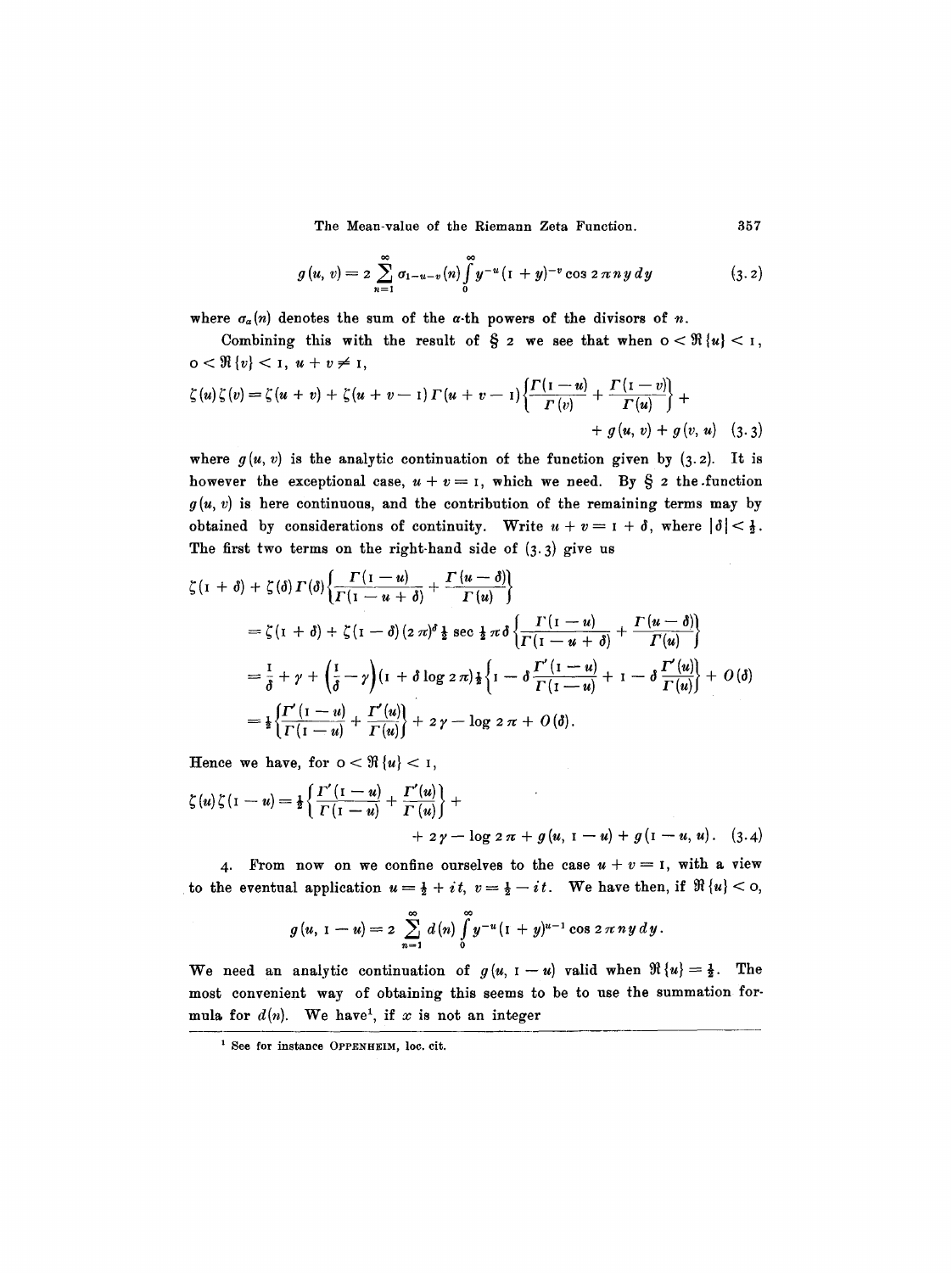**3ss** F. V. Atkinson.

$$
\sum_{n\leq x}d(n)=D(x)+\Delta(x),
$$

where

$$
D\left( x\right) =x\left( \log x+z\,\gamma -\mathrm{i}\right) +\tfrac{1}{4}
$$

and

$$
\mathcal{A}(x) = \frac{x^{\mathfrak{t}}}{\pi \sqrt{2}} \sum_{n=1}^{\infty} \frac{d(n)}{n^{s/4}} \left\{ \cos \left( 4 \pi \sqrt{n x} - \frac{\pi}{4} \right) - \frac{3}{32 \pi \sqrt{n x}} \sin \left( 4 \pi \sqrt{n x} - \frac{\pi}{4} \right) \right\} + O(x^{-s/4}) \tag{4.1}
$$
\n
$$
= O(x^{1/4} \log x), \tag{4.2}
$$

the series being boundedly convergent in any finite x-interval.

Let now N be a positive integer, and let  $h(u, x)$  denote the expression

$$
2\int_{0}^{\infty}y^{-u}(1+y)^{u-1}\cos 2\pi xy\,dy.\tag{4.3}
$$

Then

$$
\sum_{n>N} d(n) h(u, n) = - \sum_{n>N} d(n) \int_{n}^{\infty} \frac{\partial}{\partial x} h(u, x) dx = - \int_{N+1}^{\infty} \sum_{N \leq n \leq x} d(n) \frac{\partial}{\partial x} h(u, x) dx
$$
  
=  $- \{D(N + \frac{1}{2}) + \mathcal{A}(N + \frac{1}{2})\} h(u, N + \frac{1}{2}) - \int_{N+1}^{\infty} (D(x) + \mathcal{A}(x)) \frac{\partial}{\partial x} h(u, x) dx$   
=  $- \mathcal{A}(N + \frac{1}{2}) h(u, N + \frac{1}{2}) + \int_{N+1}^{\infty} D'(x) h(u, x) dx - \int_{N+1}^{\infty} \mathcal{A}(x) \frac{\partial}{\partial x} h(u, x) dx.$ 

Hence

$$
g(u, 1-u) = \sum_{n \leq N} d(n) h(u, n) - \Delta(N + \frac{1}{2}) h(u, N + \frac{1}{2}) + \int_{N+\frac{1}{2}}^{\infty} (\log x + 2\gamma) h(u, x) dx -
$$

$$
- \int_{N+\frac{1}{2}}^{\infty} \Delta(x) \frac{\partial}{\partial x} h(u, x) dx = g_1(u) - g_2(u) + g_3(u) - g_4(u),
$$

say. Here  $g_1(u)$  and  $g_2(u)$  are analytic functions in the region  $\Re\{u\} < 1$ , since the expression  $(4.3)$  for  $h(u, x)$  is analytic in this region.

Take next  $g_4(u)$ ; we need an order result for  $\frac{\partial}{\partial x} h(u,x)$ . We have

$$
h(u, x) = \int_{0}^{i\infty} y^{-u} (1 + y)^{u-1} e^{2\pi i x y} dy + \int_{0}^{-i\infty} y^{-u} (1 + y)^{u-1} e^{-2\pi i x y} dy,
$$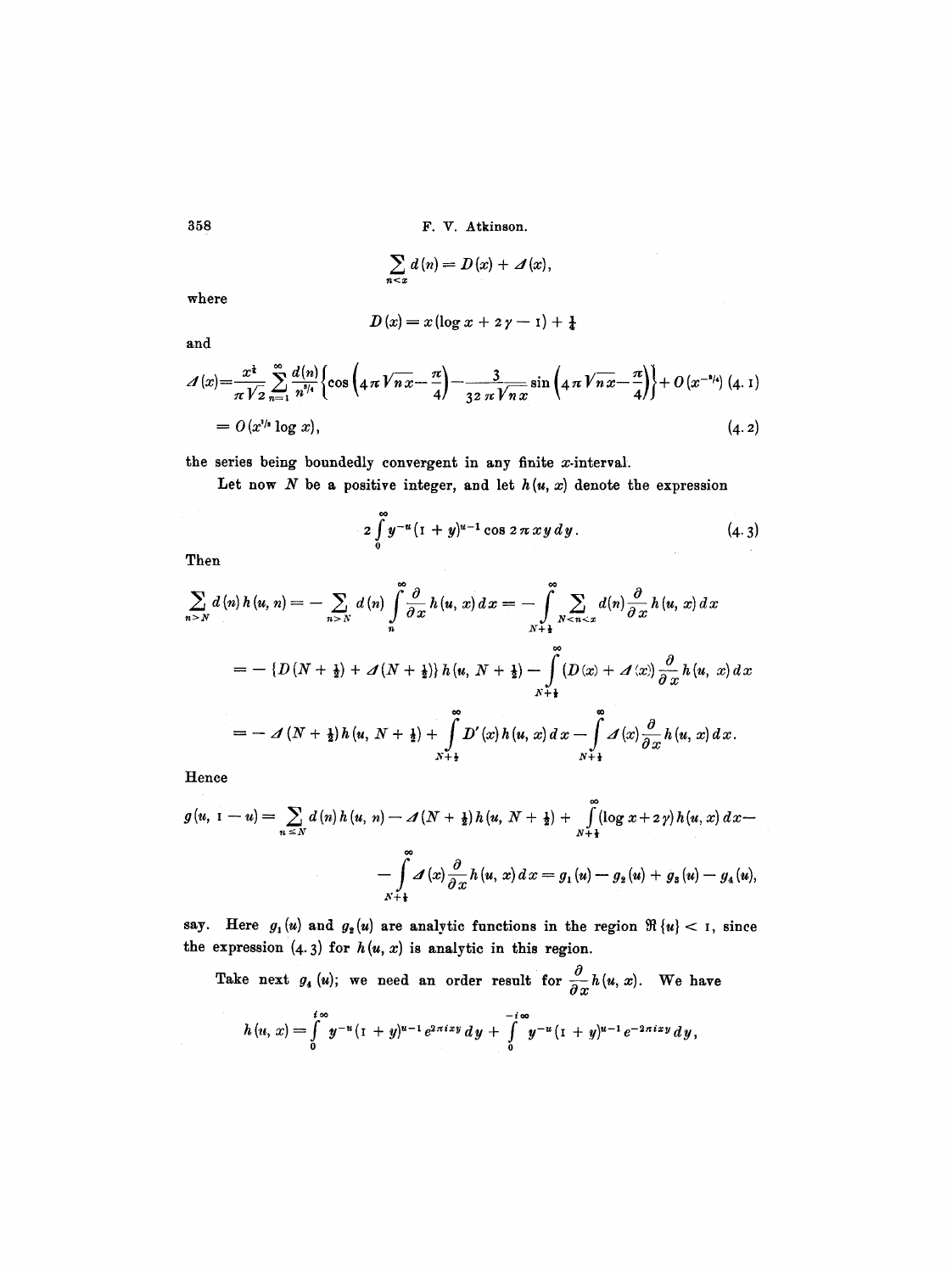**so that** 

$$
\frac{\partial}{\partial x}h(u, x) = 2 \pi i \int_{0}^{i\infty} y^{1-u} (1+y)^{u-1} e^{2\pi i x y} dy - 2 \pi i \int_{0}^{-i\infty} y^{1-u} (1+y)^{u-1} e^{-2\pi i x y} dy
$$
  
=  $2 \pi i x^{u-2} \int_{0}^{i\infty} y^{1-u} (1+y/x)^{u-1} e^{2\pi i y} dy -$   
 $- 2 \pi i x^{u-2} \int_{0}^{i\infty} y^{1-u} (1+y/x)^{u-1} e^{-2\pi i y} dy = O(x^{u-2})$ 

for  $\Re\{u\} \leq 1$  and bounded u. Hence, by  $(4.2)$ ,

$$
\mathcal{A}(x)\frac{\partial}{\partial x}h(u, x) = O(x^{u-5/s}\log x)
$$

so that the integral defining  $g_4(u)$  is an analytic function of u at any rate when  $\Re\{u\} < \frac{2}{3}.$ 

It remains to consider  $g_3(u)$ . For brevity we denote  $N + \frac{1}{2}$  by X. Then

$$
g_{3}(u) = \int_{x}^{\infty} (\log x + 2y) dx \left\{ \int_{0}^{i\infty} y^{-u} (1+y)^{u-1} e^{2\pi i x y} dy + \int_{0}^{-i\infty} y^{-u} (1+y)^{u-1} e^{-2\pi i x y} dy \right\}.
$$
  
But, if  $\Re \{u\} < \infty$ ,  $\int_{x}^{\infty} (\log x + 2y) dx \int_{0}^{i\infty} y^{-u} (1+y)^{u-1} e^{2\pi i x y} dy$   

$$
= \left[ (\log x + 2y) \int_{0}^{i\infty} y^{-u} (1+y)^{u-1} \frac{e^{2\pi i x y}}{2\pi i y} dy \right]_{x}^{\infty} - \int_{x}^{\infty} \frac{dx}{x} \int_{0}^{i\infty} y^{-u} (1+y)^{u-1} \frac{e^{2\pi i x y}}{2\pi i y} dy
$$
  

$$
= -\frac{1}{2\pi i} (\log X + 2y) \int_{0}^{i\infty} y^{-u-1} (1+y)^{u-1} e^{2\pi i X y} dy -
$$
  

$$
- \frac{1}{2\pi i} \int_{x}^{\infty} dx \int_{0}^{i\infty} y^{-1-u} (x+y)^{u-1} e^{2\pi i y} dy =
$$
  

$$
= -\frac{1}{2\pi i} (\log X + 2y) \int_{0}^{\infty} y^{-u-1} (1+y)^{u-1} e^{2\pi i X y} dy + \frac{1}{2\pi i u} \int_{0}^{i\infty} y^{-1-u} (X+y)^{u} e^{2\pi i y} dy.
$$

The latter integral may now be taken over  $o$ ,  $\infty$  and the variable changed from y to  $y/X$ . We treat the integral over  $\circ$ ,  $-i\infty$  similarly and combine the re**sults. Hence**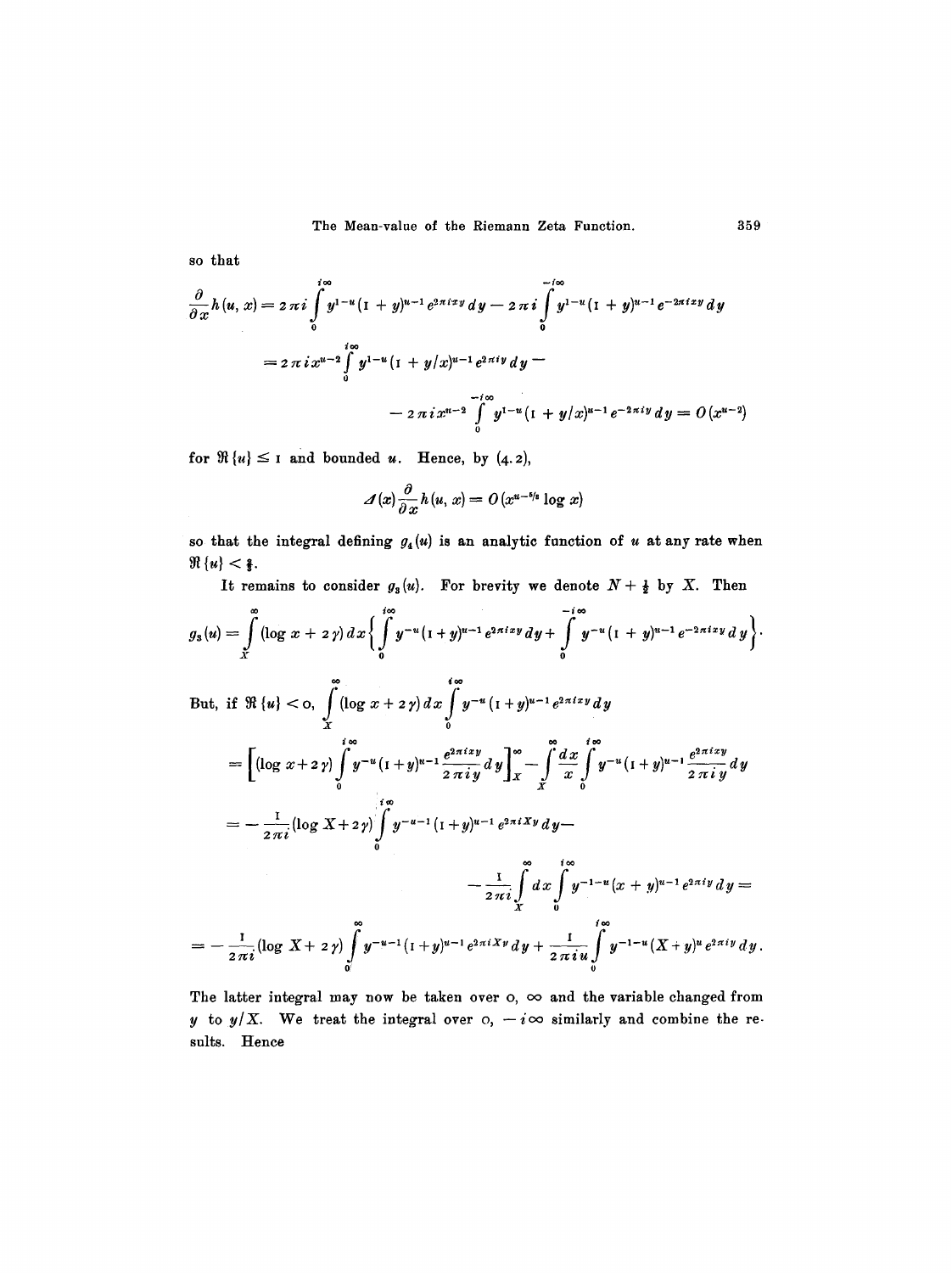360 F.V. Atkinson.

$$
g_{3}(u) = -\frac{\log X + 2\gamma}{\pi} \int_{0}^{\infty} y^{-u-1}(1+y)^{u-1} \sin 2\pi X y dy + + \frac{1}{\pi u} \int_{0}^{\infty} y^{-u-1}(1+y)^{u} \sin 2\pi X y dy.
$$

These integrals are uniformly convergent for  $\Re\{u\} \leq 1 - \varepsilon < 1$ . We have therefore obtained an expression for  $g(u, 1-u)$  which exists when  $\Re\{u\} = \frac{1}{2}$ .

We now derive the corresponding expression for  $I(T)$ . We have, by  $(3.4)$ ,

$$
2 i I(T) = \int_{\frac{1}{2} - iT}^{\frac{1}{2} + iT} \zeta(u) \zeta(\mathbf{I} - u) du
$$
  
=  $\log \frac{\Gamma(\frac{1}{2} + iT)}{\Gamma(\frac{1}{2} - iT)} + 2 i T(2\gamma - \log 2\pi) + 2 \int_{\frac{1}{2} - iT}^{\frac{1}{2} + iT} g(u, \mathbf{I} - u) du.$ 

Eence, using Stirling's formula,

$$
I(T) = T \log T - T (1 + \log 2 \pi - 2 \gamma) + \frac{1}{i} \int_{\frac{1}{2} - iT}^{\frac{1}{2} + iT} g(u, 1 - u) du + O(1)
$$
  
=  $T \log T - T (1 + \log 2 \pi - 2 \gamma) + I_1 - I_2 + I_3 - I_4 + O(1), (4.4)$ 

where

$$
I_v = \frac{1}{i} \int_{\frac{1}{2} - i\,T}^{\frac{1}{2} + i\,T} g_v(u) \, du, \quad (v = 1, \, 2, \, 3, \, 4)
$$

oo

so that

$$
I_1 = 4 \sum_{n \leq N} d(n) \int_{0}^{\infty} \frac{\sin \left( T \log \frac{1+y}{y} \right) \cos 2 \pi n y}{y^{\frac{1}{2}} (1+y)^{\frac{1}{2}} \log \frac{1+y}{y}} dy, \tag{4.5}
$$

$$
I_2 = 4 \, \mathcal{A}(X) \int\limits_{0}^{\infty} \frac{\sin \left( T \log \frac{1+y}{y} \right) \cos 2 \, \pi \, X y}{y^{\frac{1}{2}} \left( 1 + y \right)^{\frac{1}{2}} \log \frac{1+y}{y}} \, dy, \tag{4.6}
$$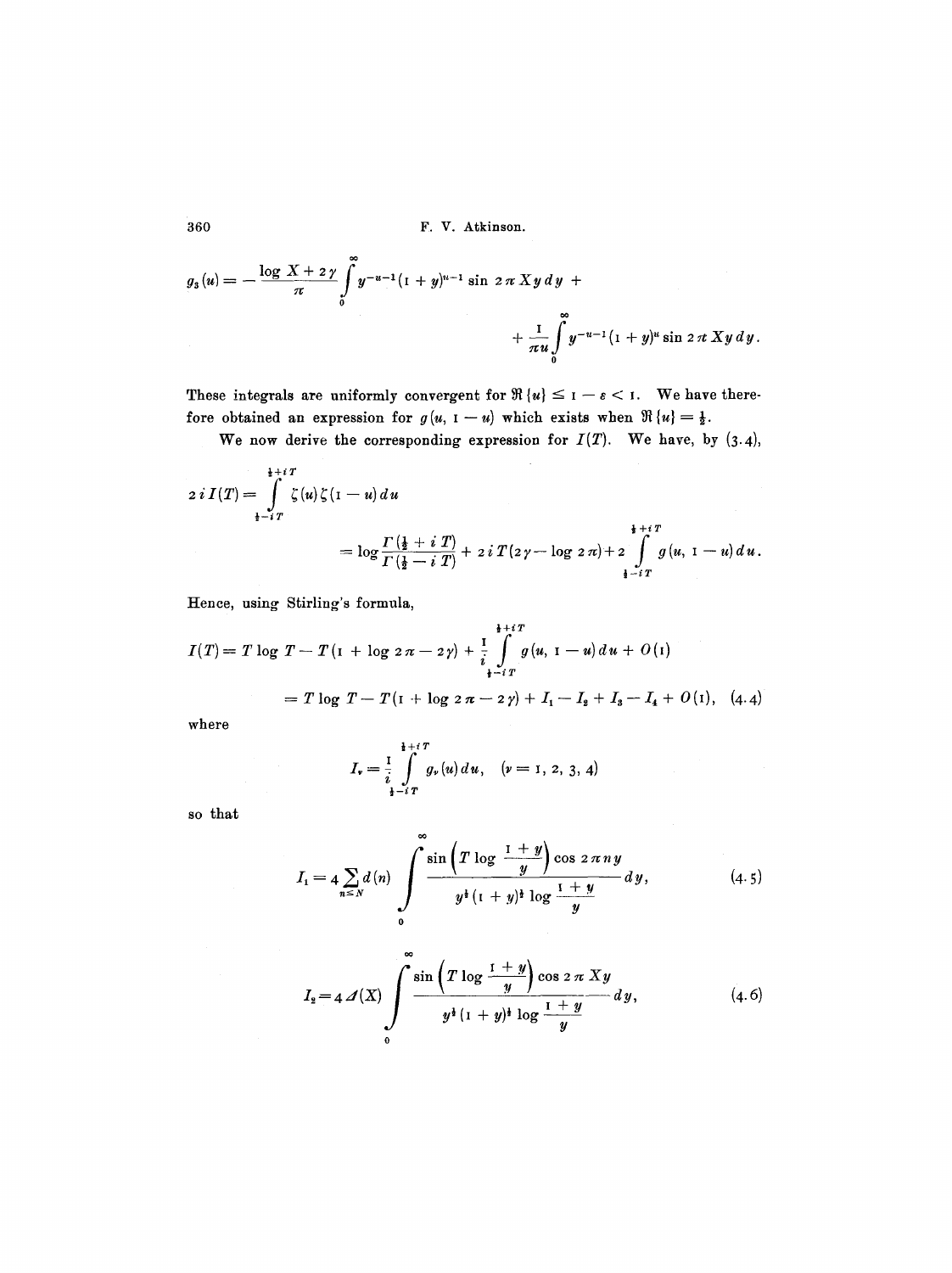$$
I_3 = -2\left(\frac{\log X + 2\gamma}{\pi}\right) \int\limits_{0}^{\infty} \frac{\sin\left(T\log\frac{1+y}{y}\right)\sin 2\pi X y}{y^{s/s}(1+y)^{s/s}\log\frac{1+y}{y}} dy + \frac{1}{\pi i} \int\limits_{0}^{\infty} \frac{\sin 2\pi X y}{y} dy \int\limits_{0}^{\frac{1}{\pi}+iT} \left(\frac{1+y}{y}\right)^u \frac{du}{u}, \quad (4.7)
$$

and lastly

$$
I_4 = \frac{1}{i} \int\limits_x^\infty \mathcal{A}(x) \, dx \int\limits_{\frac{1}{2} - i\, T}^{\frac{1}{2} + i\, T} \frac{\partial}{\partial x} \, h \, (u, \, x) \, d\, u \, ,
$$

where N is a positive integer and  $X = N + \frac{1}{2}$ . We shall restrict N to a range of values of the form  $A T < N < A' T$ .

We may derive a more explicit formula for  $I_4$  as follows. We have

$$
\int_{\mathbf{i}-i\,T}^{\mathbf{i}+i\,T} \frac{\partial}{\partial x} h(u,x) \, du = 4 \, i \frac{\partial}{\partial x} \int_{0}^{\infty} \frac{\sin\left(T \log \frac{1+y}{y}\right) \cos 2 \pi \, xy}{y^{\mathbf{i}} \left(1+y\right)^{\mathbf{i}} \log \frac{1+y}{y}} \, dy
$$

$$
=4i\frac{\partial}{\partial x}\int\limits_{0}^{\infty}\frac{\sin\left(T\log\frac{x+y}{y}\right)\cos 2\pi y}{y^4(x+y)^4\log\frac{x+y}{y}}dy=4i\int\limits_{0}^{\infty}\frac{\cos 2\pi y}{y^{1/4}(x+y)^{5/4}\log\frac{x+y}{y}}{\frac{y^{1/4}(x+y)^{5/4}\log\frac{x+y}{y}}{\left(\frac{1}{2}+\left(\log\frac{x+y}{y}\right)^{-1}\right)}dy.
$$

Hence

$$
I_4 = 4 \int_{X}^{\infty} \frac{\mathcal{A}(x)}{x} dx \int_{0}^{\infty} \frac{\cos 2 \pi x y}{y^{\frac{1}{4}} (1 + y)^{5/2} \log \frac{1 + y}{y}} \cdot \left\{ T \cos \left( T \log \frac{1 + y}{y} \right) - \sin \left( T \log \frac{1 + y}{y} \right) \left( \frac{1}{2} + \left( \log \frac{1 + y}{y} \right)^{-1} \right) \right\} dy. \quad (4.8)
$$

46 - 48173. Acta mathematica. 81. Imprimé le 1 juillet 1949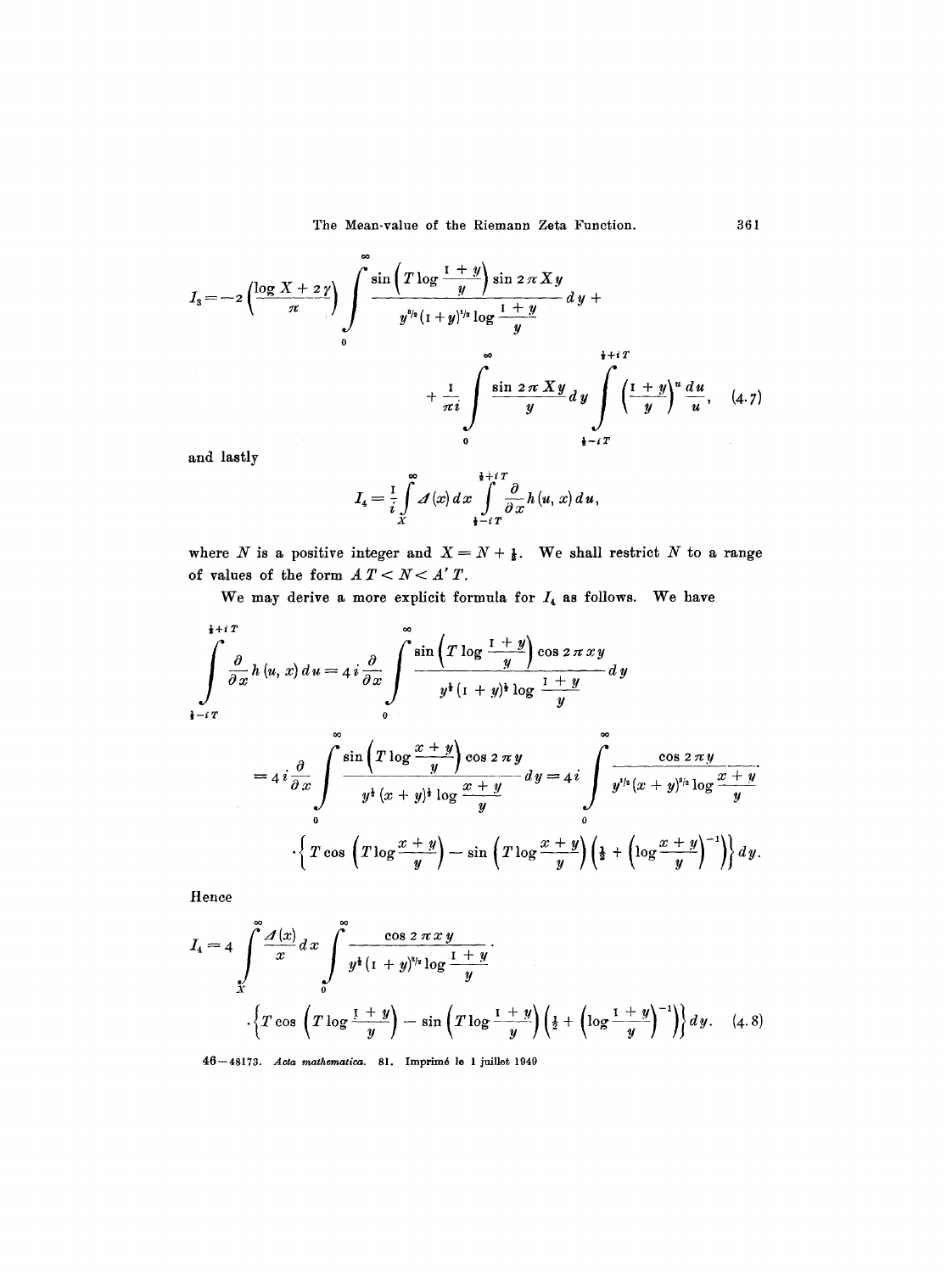5. We approximate to these integrals by the saddle-point method. All we need on this point is contained in the following

**Lemma 1.** Let  $f(z)$ ,  $\varphi(z)$  be two functions of the complex variable z, and  $(a, b)$  a real interval, such that (i) for  $a \leq x \leq b$ ,  $f(x)$  is real and  $f''(x) > 0$ , (ii) for a certain positive differentiable function  $\mu(x)$ , defined in  $(a, b)$ ,  $f(z)$  and  $\varphi(z)$  are analytic for

$$
a \leq x \leq b, \quad |z - x| \leq \mu(x)
$$

(iii) there are positive functions  $F(x)$ ,  $\Phi(x)$  defined in  $(a, b)$  such that

 $\varphi(z) = O\{\varPhi(x)\},\ f'(z) = O\{F(x)(\mu(x))^{-1}\},\ \{f''(z)\}^{-1} = O\{\mu(x)^2(F(x))^{-1}\}$ 

$$
\hspace{0.5cm} \textbf{for}
$$

 $a\leq x\leq b, \quad |z-x|\leq \mu(x),$ 

the constants implied in these order results being absolute.

Let k be any real number, and if  $f'(x) + k$  has a zero in  $(a, b)$  denote it by  $x_0$ . Let the values of  $f(x)$ ,  $\varphi(x)$ , etc., at a,  $x_0$ , b be characterised by the suffixes  $a$ ,  $o$ , and  $b$  respectively. Then

$$
\int_a^b \varphi(x) \exp 2 \pi i \{ f(x) + kx \} dx = \varphi_0 f_0''^{-\frac{1}{2}} e^{2 \pi i (f_0 + kx_0) + \frac{1}{4} \pi i} +
$$
  
+ 
$$
O\left\{ \int_a^b \varPhi(x) \exp \{-A |k| \mu(x) - A F(x) \} (dx + |d \mu(x)|) \right\} +
$$
  
+ 
$$
O(\varPhi_0 \mu_0 F_0^{-s/s}) + O\left( \frac{\varPhi_a}{|f_a + k| + f_a'^{\frac{1}{4}}} \right) + O\left( \frac{\varPhi_b}{|f_b + k| + f_b'^{\frac{1}{2}}} \right).
$$

If  $f'(x) + k$  has no zero in  $(a, b)$  then the terms involving  $x_0$  are to be omitted.

We take the case in which  $f'(x)+k$  has a zero in  $(a, b)$ . Denote by  $\lambda(x)$ the function  $\alpha \mu(x)$  where  $\alpha$  is a positive absolute constant, less than  $\frac{1}{2}$ , to be fixed later.

We deform the path of integration into a contour joining the points  $a$ ,  $a - \lambda_a (1 + i), x_0 - \lambda_0 (1 + i), x_0 + \lambda_0 (1 + i), b + \lambda_0 (1 + i), b.$  Denoting the corresponding parts of the integrals by  $J_1, \ldots, J_5$ , respectively, we take  $J_1, J_3$ , and  $J_5$  along straight lines, while,  $J_2$ ,  $J_4$  are to be taken along the loci of the points  $x \pm \lambda(x)(1 + i)$ , as the case may be.

We have then, for  $z=x+(1+i)y$ ,  $-\lambda(x) \leq y \leq \lambda(x)$ ,  $a \leq x \leq b$ ,

$$
f(z) + k z = f(x) + k x + (1 + i) y (f'(x) + k) + i y^{2} f''(x) + \theta (y),
$$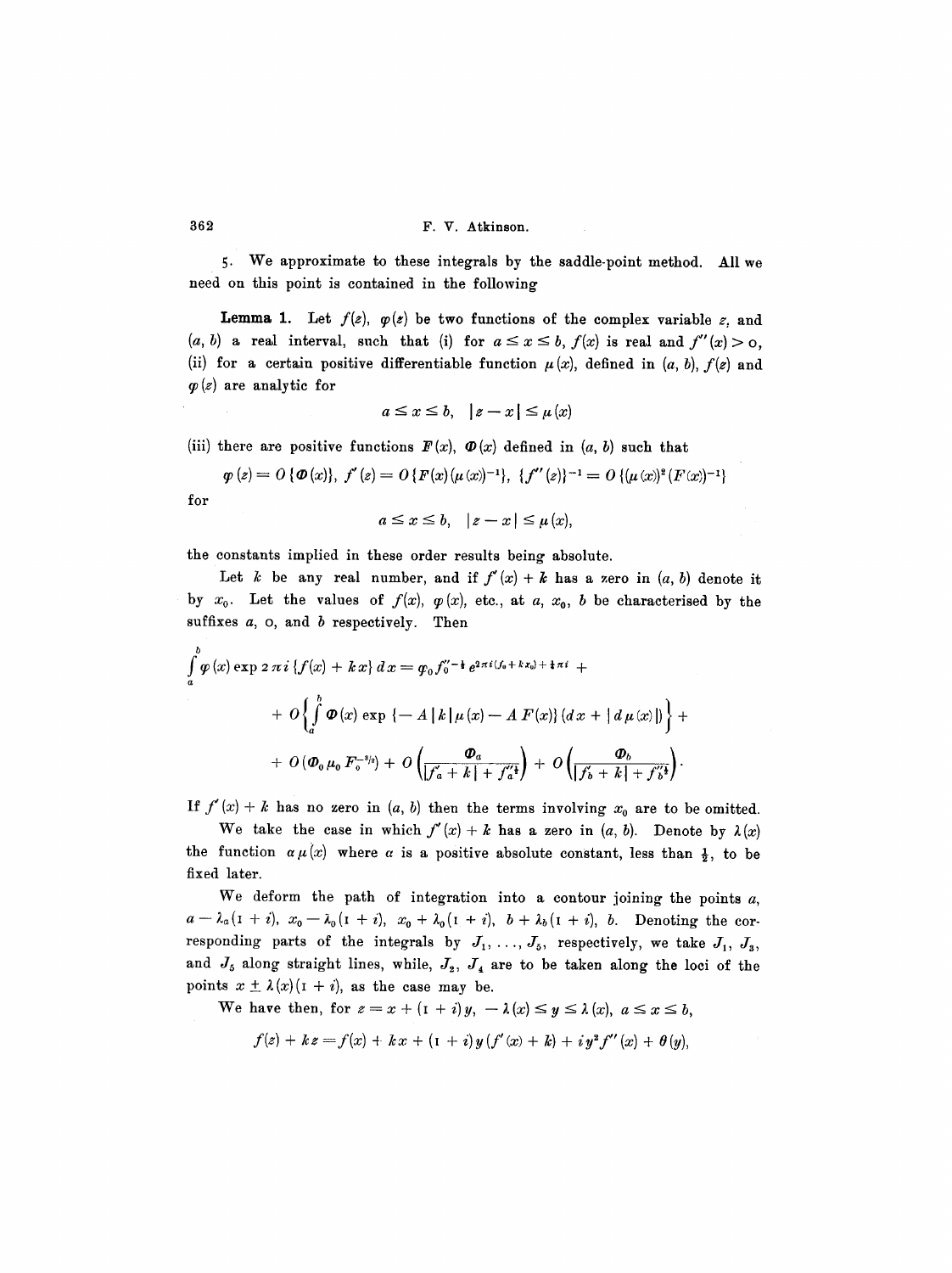say, where, by Taylor's theorem<sup>1</sup>,

$$
|\,\theta\,(x)\,| < A\,F(x)\,|\,y\,|^{\mathbf{3}}\,(\mu\,(x))^{-\mathbf{3}}
$$

Hence by taking  $\alpha$  sufficiently small we may make

$$
|\theta(y)| < \frac{1}{2} y^2 f''(x).
$$

We have then

$$
\Re\left\{2\,\pi\,i\,(f(z)+k\,z)\right\} < -\,2\,\pi\,y\,(f'(x)+k)-\pi\,y^2f''(x). \tag{5.1}
$$

This gives

$$
J_1 = O\left\{\int_0^{\lambda_a} \Phi_a \exp\left(-2\,\pi\,y\,|f'_a + k\right)\right\} - \pi\,y^2 f''_a\right\} = O\left\{\frac{\Phi_a}{|f'_a + k| + f''_a}\right\}
$$

with a similar bound for  $J_5$ .

We have also, by the same argument,

$$
J_2 = O\left\{\int_a^{x_0} \Phi(x) \exp(-2 \pi \lambda(x)) |f'(x) + k| - \pi (\lambda(x))^2 f''(x) (dx + |d \lambda(x)|)\right\}.
$$

Now if

$$
|k| \leq 2 |f'(x)|
$$

then

$$
\lambda(x)[f'(x) + k] = O(\lambda(x)f'(x)) = O(F(x)),
$$

and also

$$
k \mu(x) = O(f'(x)\mu(x)) = O(F(x)),
$$

while if

$$
f_{\rm{max}}
$$

then

$$
\lambda(x) |f'(x) + k| \geq \lambda(x) (|k| - |f'(x)|) \geq A |k| \mu(x).
$$

 $k \geq 2 |f'(x)|$ 

Furthermore

$$
(\lambda(x))^2 f''(x) > A F(x),
$$

and hence, in any event,

$$
- 2 \pi \lambda(x) |f'(x) + k| - \pi (\lambda(x))^2 f''(x) < - A |k| \mu(x) - A F(x).
$$

This gives

$$
J_{2} = O \left\{ \int_{a}^{x_{0}} \Phi(x) \exp \left(-A |k| \mu(x) - A F(x) \right) (dx + |d \mu(x)|) \right\},\
$$

with a corresponding bound for  $J_4$ .

<sup>&</sup>lt;sup>1</sup> See for instance 'Modern Analysis', (E. T. WHITTAKER and G. N. WATSON, 4th edition Cambridge, 1927), § 5.4.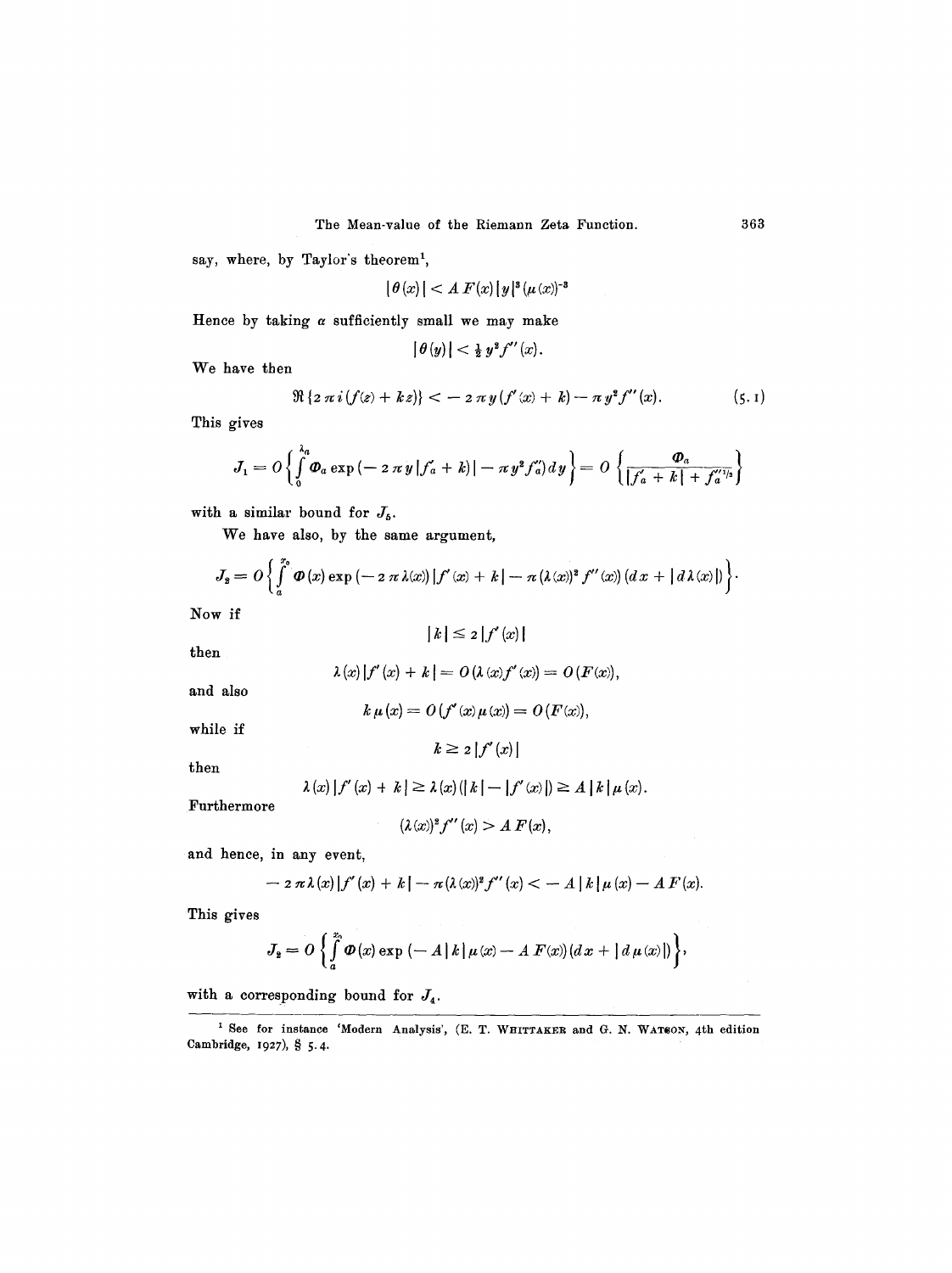364 F.V. Atkinson.

It remains to estimate  $J_3$ . We write

$$
J_3 = \int_{-\lambda_0(1+i)}^{\lambda_0(1+i)} \varphi(x_0 + y) e^{2\pi i \langle f(x_0 + y) + k(x_0 + y) \rangle} dy
$$
  
=  $\int_{-\lambda_0(1+i)}^{\lambda_0(1+i)} \frac{v(1+i)}{1 + \lambda_0(1+i)} = J_{31} + J_{32} + J_{33},$ 

$$
= \int_{-\lambda_0(1+i)} + \int_{-v(1+i)} + \int_{v(1+i)} = J_{31}
$$

say, where v is a number less than  $\lambda_0$ . We take in fact

$$
v=\lambda_0(1+F_0^{1/3})^{-1}.
$$

We have then, by  $(5.1)$ ,

$$
J_{33} = O\left\{\boldsymbol{\Phi}_0 \int_v^{\infty} e^{-\pi y^2 f_0''} dy \right\} = O\left\{\boldsymbol{\Phi}_0 (v f_0')^{-1} e^{-\pi v^2 f_0''} \right\}.
$$

Hence

$$
v^2 f_0'' = \lambda_0^2 f_0'' (1 + F_0'^{1/2})^{-2} > A F_0 (1 + F_0'^{1/2})^{-2}
$$

and also

$$
(v f_0'')^{-1} = v (v^2 f_0')^{-1} = O(\mu_0 F_0^{-1} (I + F_0^{1/s}))
$$

Hence, for  $F_0 \geq 1$ ,

$$
J_{33}=O\,\{\Phi_0\,\mu_0\,F_0^{-3/8}\,e^{-A\,F_0^{1/8}}\},
$$

while for  $F_0 \leq 1$ 

$$
J_{33}=O\{\boldsymbol{\Phi}_0\,\mu_0\,F_0^{-1}\},\,
$$

and so, in either case,

$$
J_{33}=O\{\boldsymbol{\Phi}_0\,\mu_0\,F_{\scriptscriptstyle 0}^{-\scriptscriptstyle 3\!/\!2}\}
$$

A similar bound clearly holds for  $J_{31}$ .

In  $J_{32}$  we write

$$
e^{2\pi i \langle f(x_0+y)+k(x_0+y)\rangle} = \exp 2\pi i \left\{ \sum_{\nu=0}^3 \frac{1}{\nu!} y^{\nu} f_0^{(\nu)} + O(y^4 F_0 \mu_0^{-4}) \right\}
$$
  
=  $\exp \left\{ 2\pi i (f_0 + kx_0) + \pi i y^2 f_0^{(\nu)} \right\} \left\{ 1 + \frac{1}{6} y^3 f_0^{(\nu)} + O(y^6 F_0^2 \mu_0^{-6}) + O(y^4 F_0 \mu_0^{-4}) \right\}.$ 

Since

$$
\int_{-v(1+i)}^{v(1+i)} y^{2\nu} e^{-\pi y^2 f_0''} dy = O(f_0''^{-\nu-\frac{1}{2}}) = O(\mu_0^{2\nu+1} F_0^{-\nu-\frac{1}{2}})
$$

the contribution of the two error terms in  $(5.2)$  is

$$
O\left(\boldsymbol{\Phi}_0\,\mu_0\,F_\mathrm{o}^{-\mathbf{s}_{2}}\right).
$$

As regards the remainder of (5.2) we have

$$
\varphi(x_0+y)(1+\tfrac{1}{6}y^3f_{0}^{''})=\varphi_0+y\,\varphi_0+\tfrac{1}{6}y^3\,\varphi_0f_{0}^{''}+O(y^2\,\Phi_0\,\mu_{0}^{-2})+O(y^4\,\Phi_0\,F_0\,\mu_{0}^{-4})
$$

and hence, since integrals involving odd powers of  $y$  vanish,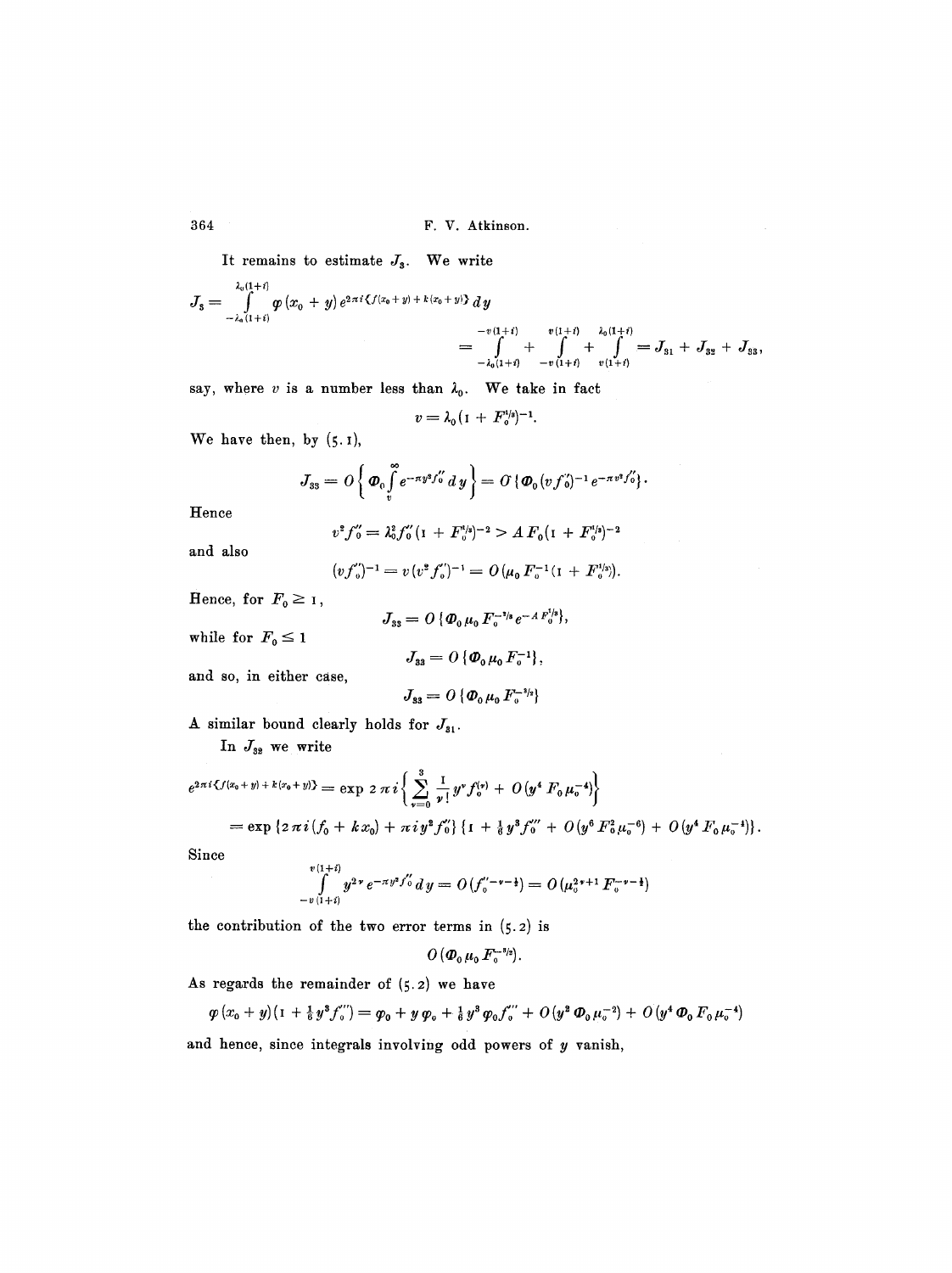$$
\int_{-v(1+i)}^{v(1+i)} \varphi(x_0+y) (1+\tfrac{1}{6}y^3 f_0'') e^{\pi i y^2 f_0'} dy = \varphi_0 \int_{-v(1+i)}^{v(1+i)} e^{\pi i y^2 f_0'} dy +
$$
\n
$$
+ O(\Phi_0 \mu_0^{-2} f_0'^{-3/2}) + O(\Phi_0 F_0 \mu_0^{-4} f_0'^{-5/2}) = \varphi_0 \int_{-\infty}^{\infty} \int_{(1+i)}^{(1+i)} e^{\pi i y^2 f_0'} dy +
$$
\n
$$
+ O\left(\varphi_0 \int_{v(1+i)}^{\infty} e^{\pi i y^2 f_0'} \right) + O(\Phi_0 \mu_0 F_0^{-3/2}) = \varphi_0 f_0'^{-1} e^{\frac{1}{4} \pi i} +
$$
\n
$$
+ O\left\{\Phi_0 (v f_0')^{-1} e^{-2 \pi v^2 f_0'} \right\} + O(\Phi_0 \mu_0 F_0^{-3/2}),
$$

and the first error term on the right-hand side has already been shown to be of lower order than the second. Hence

$$
J_3 = \varphi_0 f_0^{\prime\prime - \frac{1}{2}} e^{2\pi i (f_0 + k x_0) + \frac{1}{4} \pi i} + O(\Phi_0 \mu_0 F_0^{-3/2}).
$$

This completes the proof of Lemma I for the case in which  $f'(x) + k$  has a zero in  $(a, b)$ . In other cases we take the contour through the points a,  $a \pm \lambda_a (1 + i), b \pm \lambda_b (1 + i), b$ , the + or - sign being taken according as  $f'(x) \ge 0$ or  $\leq$  o in  $(a, b)$ ; there is then no term corresponding to  $J_{s}$ .

6. Our first application of Lemma I is to the type of integral occurring in  $I_1$ ,  $I_2$ ,  $I_3$  and  $I_4$ . We have

**Lemma 2.** Let  $\alpha$ ,  $\beta$ ,  $\gamma$ ,  $a$ ,  $b$ ,  $k$ ,  $T$  be real numbers such that  $\alpha$ ,  $\beta$ ,  $\gamma$  are posi*tive and bounded,*  $\alpha \neq 1$ ,  $0 < \alpha < \frac{1}{2}$ ,  $\alpha < \frac{T}{8 \pi k}$ ,  $b \geq T$ ,  $k \geq 1$ ,  $T \geq 1$ . Then

$$
\int_a^b y^{-\alpha} (1+y)^{-\beta} \left( \log \frac{1+y}{y} \right)^{-\gamma} \exp i \left\{ T \log \frac{1+y}{y} + 2 \pi k y \right\} dy
$$
\n
$$
= \frac{1}{2k} \int \sqrt{\frac{T}{\pi}} V^{-\gamma} U^{-\frac{1}{2}} (U - \frac{1}{2})^{-\alpha} (U + \frac{1}{2})^{-\beta} \exp i \left\{ T V + 2 \pi k U - \pi k + \frac{\pi}{4} \right\} + O(a^{1-\alpha} T^{-1}) + O(b^{1-\alpha-\beta} k^{-1}) + R(T, k)
$$

*uniformly for*  $|\alpha - I| > \epsilon > 0$ , where

$$
U = \sqrt{\left(\frac{T}{2 \pi k} + \frac{1}{4}\right)}, \quad V = 2 \sinh^{-1} \sqrt{\frac{\pi k}{2 T}}
$$

*and* 

$$
R(T, k) = O(T^{\frac{1}{2}(\gamma - \alpha - \beta) - \frac{1}{2}} k^{-\frac{1}{2}(\gamma - \alpha - \beta) - \frac{5}{4}}), \quad (1 \leq k \leq T),
$$
  
=  $O(T^{-\frac{1}{2} - \alpha} k^{\alpha - 1}), \quad (k \geq T).$ 

*24*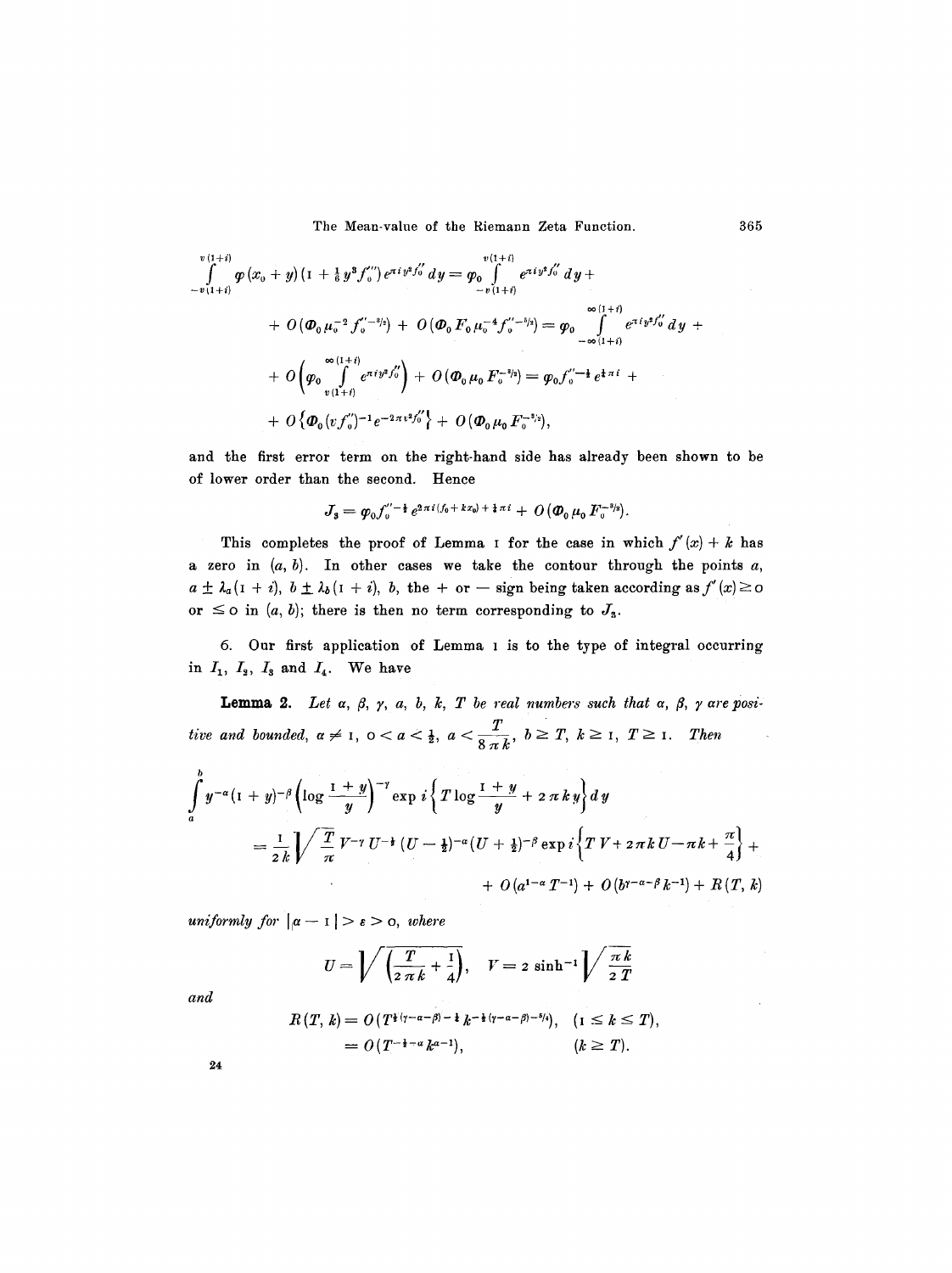*A similar result holds for the corresponding integral with*  $-k$  *in place of k, except that here the explicit term on the right-hand side is to be omitted,* 

We apply Lemma I with

$$
\varphi(x) = x^{-\alpha} (1+x)^{-\beta} \left( \log \frac{1+x}{x} \right)^{-\gamma}, \quad f(x) = \frac{T}{2\pi} \log \frac{1+x}{x}
$$

$$
\varphi(x) = x^{-\alpha} (1+x)^{\gamma-\beta}, \quad F(x) = \frac{T}{1+x}, \quad \mu(x) = \frac{1}{2}x.
$$

We dispose first of the terms involving  $a$  and  $b$ . We have

$$
f'(x) = -\frac{T}{2\,\pi\,x\,(1+x)}
$$

i,

and so, if  $a < \max\left\{\frac{1}{2}, \frac{T}{8\pi}\right\}$ 

$$
f'(x) + k < -A\frac{T}{a}
$$

so that

 $\bar{z}$ 

$$
\frac{\varPhi(a)}{f'(a)+k}=O(a^{1-\alpha}T^{-1}).
$$

Again, if  $b \geq T$ ,

 $\mathcal{O}(\log n)$ 

$$
\boldsymbol{\Phi}(b) = O\left(b^{\gamma - \alpha - \beta}\right), \ f'(b) = O\left(T^{-1}\right)
$$

so that

*; 1* 

$$
\frac{\boldsymbol{\Phi}(b)}{f'(b)+k} = O\left(b^{\gamma-a-\beta}k^{-1}\right).
$$

We consider the error-term integral of Lemma I. This gives

$$
O\left(\int\limits_a^1 x^{-\alpha} e^{-A k x - A T} dx\right) + O\left(\int\limits_1^b x^{\gamma-\alpha-\beta} e^{-A k x - A T / x} dx\right).
$$

The integral over  $(a, 1)$  gives, for  $|a-1| > \varepsilon > 0$ ,  $1 \le k \le T$ ,

$$
\int_{a}^{1} x^{-\alpha} e^{-A k x - A T} dx = O(e^{-A T} \int_{a}^{1} x^{-\alpha} dx) = O(e^{-A T} (a^{1-\alpha} + 1)),
$$

while for  $k \geq T$  we get

$$
\int_a^1 x^{-\alpha} e^{-Akx-A\,T} dx = O\left(e^{-A\,T}\int_a^{T/k} x^{-\alpha} dx\right) + O\left(e^{-A\,T}\left(\frac{k}{T}\right)^{\alpha}\int_{T/k}^{\infty} e^{-Akx}\,dx\right)
$$

$$
= O\left\{e^{-A\,T}\left(a^{1-\alpha} + T^{1-\alpha}k^{\alpha-1} + T^{-\alpha}k^{\alpha-1}\right)\right\}.
$$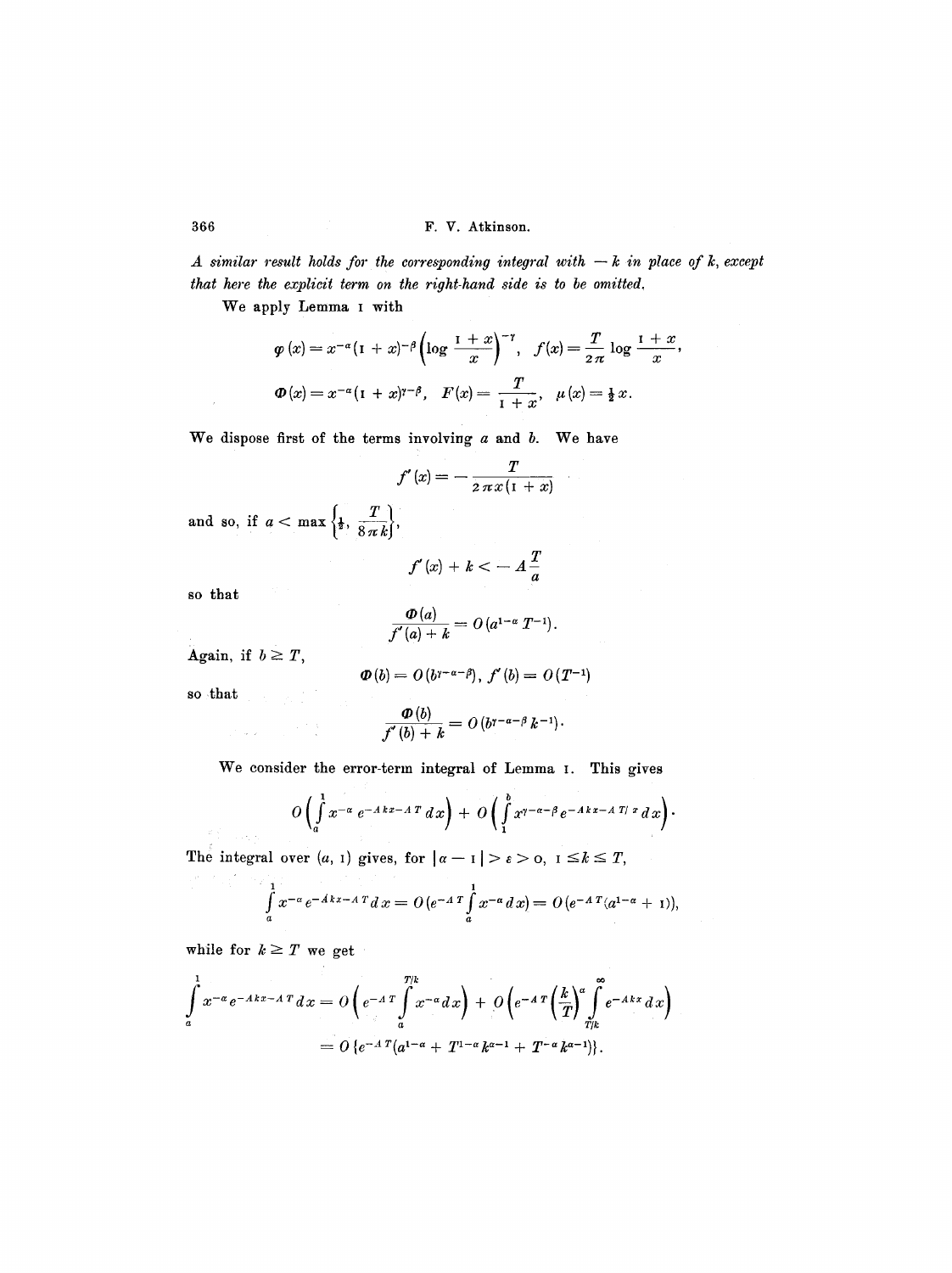The integral over  $(i, b)$  gives

$$
O\left\{e^{-A\sqrt{kT}}\int\limits_{1}^{T}x^{\gamma-\alpha-\beta}\,dx\right\}+O\left\{\left(b^{\gamma-\alpha-\beta}+T^{\gamma-\alpha-\beta}\right)\int\limits_{T}^{\delta}e^{-A\,kx}\,dx\right\}
$$
\n
$$
=O\left\{e^{-A\sqrt{kT}}\left(T^{1+\gamma-\alpha-\beta}+T\right)\right\}+O\left\{e^{-A\,kT}\,k^{-1}\left(b^{\gamma-\alpha-\beta}+T^{\gamma-\alpha-\beta}\right)\right\}.
$$

All these error terms are of lower order than those given in Lemma 2. It remains to consider the terms involving  $x_0$ . We have

$$
x_0(x_0+1)=\frac{T}{2\pi k}
$$

so that

$$
x_{\mathbf{0}}=U-\tfrac{1}{2}
$$

in the notation of Lemma 2. Hence

$$
f'_{0} = \frac{T (2 x_{0} + 1)}{2 \pi x_{0}^{2} (x_{0} + 1)^{2}} = \frac{4 \pi k^{2} U}{T},
$$
  

$$
\log \frac{x_{0} + 1}{x_{0}} = \log \frac{U + \frac{1}{2}}{U - \frac{1}{2}} = 2 \sinh^{-1} \sqrt{\frac{\pi k}{2T}} = V,
$$

so that

$$
f_0 + k x_0 = \frac{T V}{2 \pi} + k (U - \frac{1}{2}).
$$

Hence the main term is

$$
\varphi_0 f_0''^{-\frac{1}{2}} e^{2\pi i (f_0 + kx_0) + \frac{1}{4}\pi i} = (U - \frac{1}{2})^{-\alpha} (U + \frac{1}{2})^{-\beta} V^{-\gamma} \frac{1}{2k} \sqrt{\frac{T}{\pi}} U^{-\frac{1}{2}}.
$$
  

$$
\exp i \left( T V + 2 \pi k U - \pi k + \frac{\pi}{4} \right).
$$

Lastly we deal with the error term involving  $x_0$ . Take first the case  $I \leq k \leq T$ . We have then

$$
A \le A \sqrt{\frac{T}{k}} < x_0 < A' \sqrt{\frac{T}{k}}, \quad \boldsymbol{\varphi}_0 = O(x^{\gamma - \alpha - \beta}),
$$
\n
$$
\mu_0 = O(x_0), \quad A \sqrt{k} \, T < F_0 < A' \sqrt{k} \, T.
$$

The error term in question then gives us, for  $I \leq k \leq T$ ,

 $O\left(T^{\frac{1}{2}(\gamma-\alpha-\beta)-\frac{1}{4}}\,k^{-\frac{1}{2}(\gamma-\alpha-\beta)-\frac{5}{4}}\right).$ 

Finally, for  $k \geq T$ ,

 $\label{eq:1} \frac{1}{\sqrt{2\pi}}\frac{1}{\sqrt{2\pi}}\frac{1}{\sqrt{2\pi}}\frac{1}{\sqrt{2\pi}}\frac{1}{\sqrt{2\pi}}\frac{1}{\sqrt{2\pi}}\frac{1}{\sqrt{2\pi}}\frac{1}{\sqrt{2\pi}}\frac{1}{\sqrt{2\pi}}\frac{1}{\sqrt{2\pi}}\frac{1}{\sqrt{2\pi}}\frac{1}{\sqrt{2\pi}}\frac{1}{\sqrt{2\pi}}\frac{1}{\sqrt{2\pi}}\frac{1}{\sqrt{2\pi}}\frac{1}{\sqrt{2\pi}}\frac{1}{\sqrt{2\pi}}\frac{1}{\sqrt{2$ 

 $\sim$   $\sim$ 

 $\tau_{\rm w}$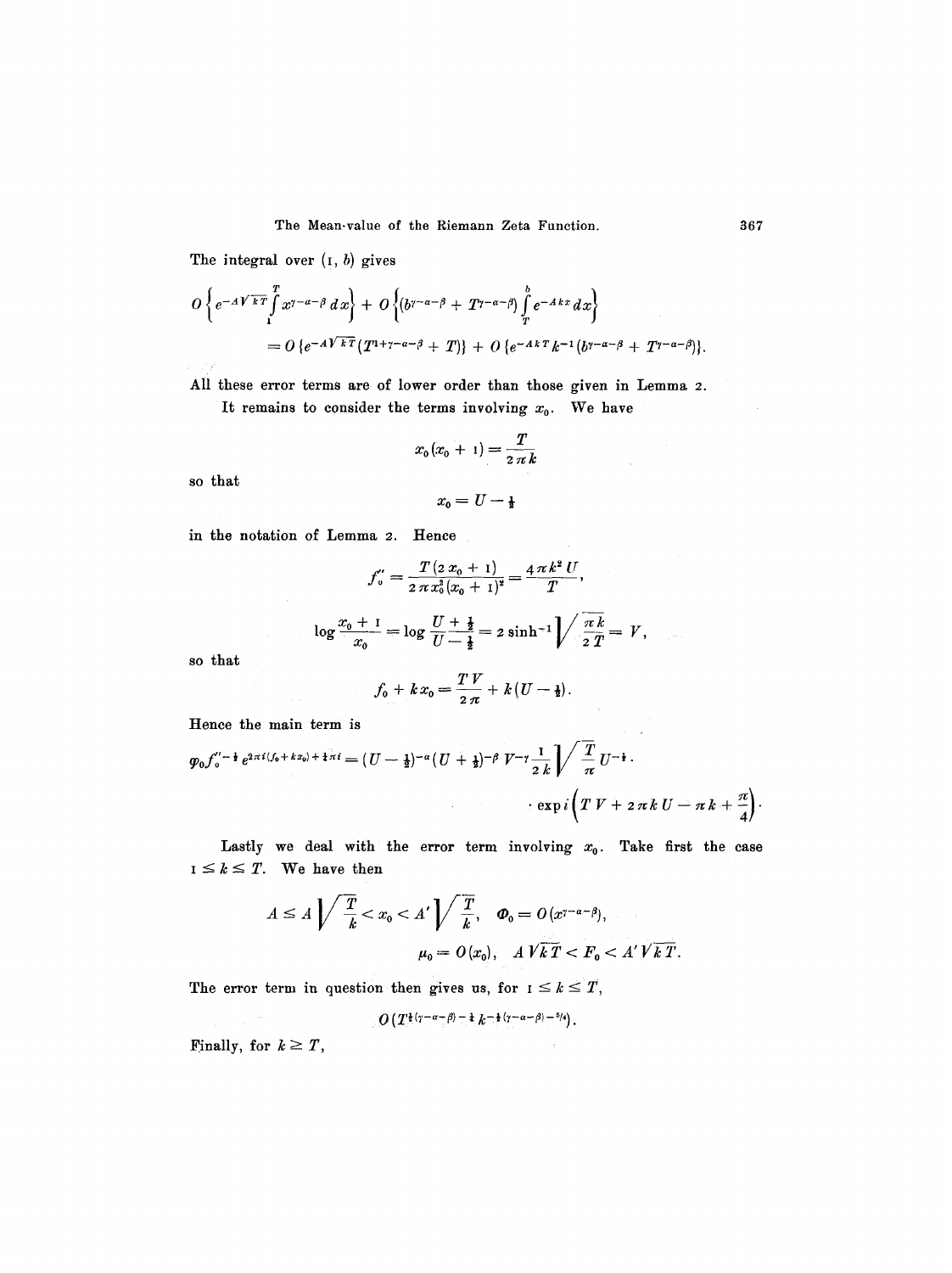368 F.V. Atkinson.

$$
A\,\frac{T}{k}A\ T,
$$

so that in this case the error term gives us

$$
O(T^{-\frac{1}{2}-\alpha}k^{\alpha-1}).
$$

This completes the proof of Lemma 2 for  $k \geq 1$ . For  $k \leq -1$  the argument differs only in that the terms in  $x_0$  do not occur.

7. Estimation of  $I_1$  and  $I_2$ . If, in Lemma 2,  $0 < \alpha < 1$ ,  $\alpha + \beta > \gamma$ , we may make  $a \rightarrow 0$ ,  $b \rightarrow \infty$ . Hence, if  $\frac{1}{2} < a < \frac{3}{4}$ ,  $1 \leq k < A$  T,

$$
\int_{0}^{\infty} \frac{\sin \left(T \log \frac{1+y}{y}\right) \cos 2 \pi k y}{y^{\alpha}(1+y)^{\frac{1}{2}} \log \frac{1+y}{y}} dy = \frac{1}{4k} \sqrt{\frac{T}{\pi}} \frac{\sin \left(T V + 2 \pi k U - \pi k + \frac{\pi}{4}\right)}{V U'^{\frac{1}{2}} (U - \frac{1}{2})^{\alpha} (U + \frac{1}{2})^{\frac{1}{2}}} + O(T^{-\frac{1}{2}\alpha} k^{\frac{1}{2}\alpha - \frac{3}{2}}),
$$

and since this result holds uniformly in  $\alpha$  we may put  $\alpha = \frac{1}{2}$ . Hence, substituting in  $(4.5)$  we get

$$
I_{1} = \frac{1}{\sqrt{2}} \sum_{n \leq N} \frac{(-1)^{n} d(n)}{\sqrt{n}} \frac{\sin \left\{2 T \sinh^{-1} \sqrt{\frac{\pi n}{2} + \sqrt{2 \pi n T + \pi^{2} n^{2}} + \frac{\pi}{4}}\right\}}{\left(\sinh^{-1} \sqrt{\frac{\pi n}{2} \pi}\right) \left(\frac{T}{2 \pi n} + \frac{1}{4}\right)^{1/4}} + O(T^{-1/4}), \quad (7.1)
$$

taking  $A T < N < A' T$ . Similarly, from (4.6),

$$
I_2 = O\left\{ \mathcal{A}(X) \, X^{-\frac{1}{2}} \right\} = O(T^{-1/6} \log T), \tag{7.2}
$$

 $\hat{f} = \hat{f}$ 

since

$$
\mathcal{A}(x) = O(x^{\nu s} \log x), \ \ X = N + \frac{1}{2}.
$$

*8. Estimation of I3.* 

We write  $(4.7)$  in the form

$$
I_3 = -2\frac{\log X + 2\gamma}{\pi}I_{31} + \frac{I}{\pi i}I_{32}
$$

and consider first  $I_{31}$ . We divide the range of integration at Y, where  $Y=(2 X)^{-1}$ . The integral over  $(0, Y)$  gives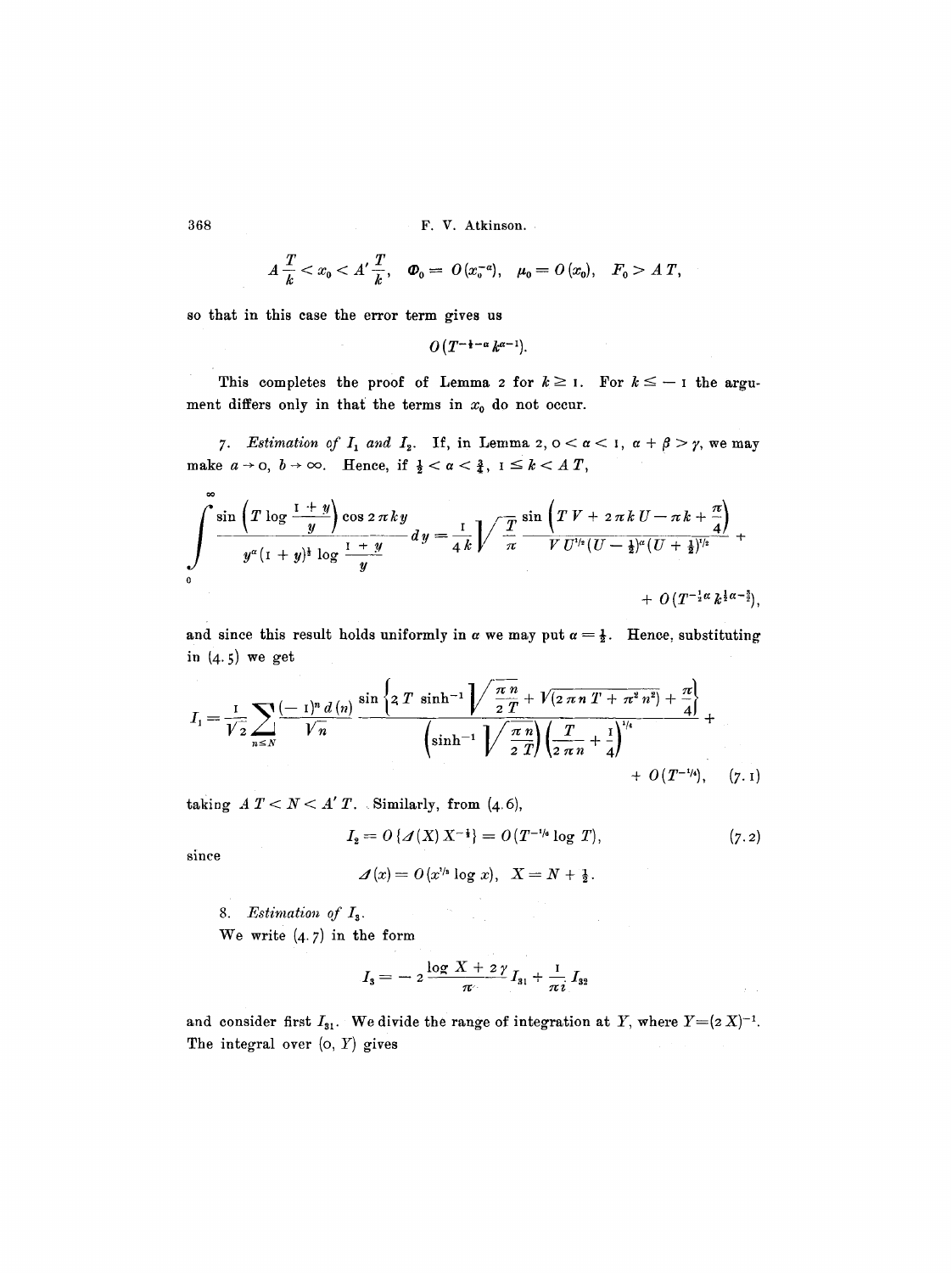$$
I'_{31} = \int\limits_{0}^{Y} \frac{\sin \left(T \log \frac{1+y}{y}\right)}{y \left(1+y\right)} \cdot \frac{\sin 2 \pi X y}{y} \cdot \frac{y^{\frac{1}{2}} \left(1+y\right)^{1/2}}{\log \frac{1+y}{y}} \, dy.
$$

Now of the expressions

$$
\frac{\sin 2\pi X y}{y}, \quad \frac{y^{\frac{1}{2}}(1+y)^{\frac{1}{2}}}{\log \frac{1+y}{y}},
$$

the first is monotonic decreasing in  $(o, Y)$ , the second monotonic increasing. Hence, by repeated-use of the second mean-value theorem,

$$
I'_{31} = 2 \pi X \int \limits_{0}^{5} \frac{\sin \left(T \log \frac{1+y}{y}\right)}{y(1+y)} \cdot \frac{y^{\frac{1}{2}}(1+y)^{\frac{1}{2}}}{\log \frac{1+y}{y}} dy
$$
  

$$
= 2 \pi X \xi^{\frac{1}{2}}(1+\xi)^{\frac{1}{2}} \left(\log \frac{1+\xi}{\xi}\right)^{-1} \int \limits_{\eta}^{5} \frac{\sin \left(T \log \frac{1+y}{y}\right)}{y(1+y)} dy
$$
  

$$
= 2 \pi X \xi^{\frac{1}{2}}(1+\xi)^{\frac{1}{2}} \left(\log \frac{1+\xi}{\xi}\right)^{-1} \left[\frac{1}{T} \cos \left(T \log \frac{1+y}{y}\right)\right]_{\eta}^{5}
$$

for some  $\eta$ ,  $\xi$  such that  $0 \leq \eta \leq \xi \leq Y$ . Hence

$$
I'_{31}=O(T^{-\frac{1}{2}}).
$$

error term and get To the integral over  $(Y, \infty)$  we apply Lemma 2, taking  $a=Y$ , and making  $b \rightarrow \infty$ . We treat the main term on the right-hand side of Lemma 2 as an

$$
\int_{r}^{\infty} \frac{\sin \left(T \log \frac{1+y}{y}\right) \sin 2 \pi X y}{y^{s/s} (1+y)^{1/s} \log \frac{1+y}{y}} dy = O(T^{-1})
$$

so that

 $I_{31} = O(T^{-\frac{1}{3}}).$ 

47-48173. Acta mathematica. 81. Imprimé le 1 juillet 1949.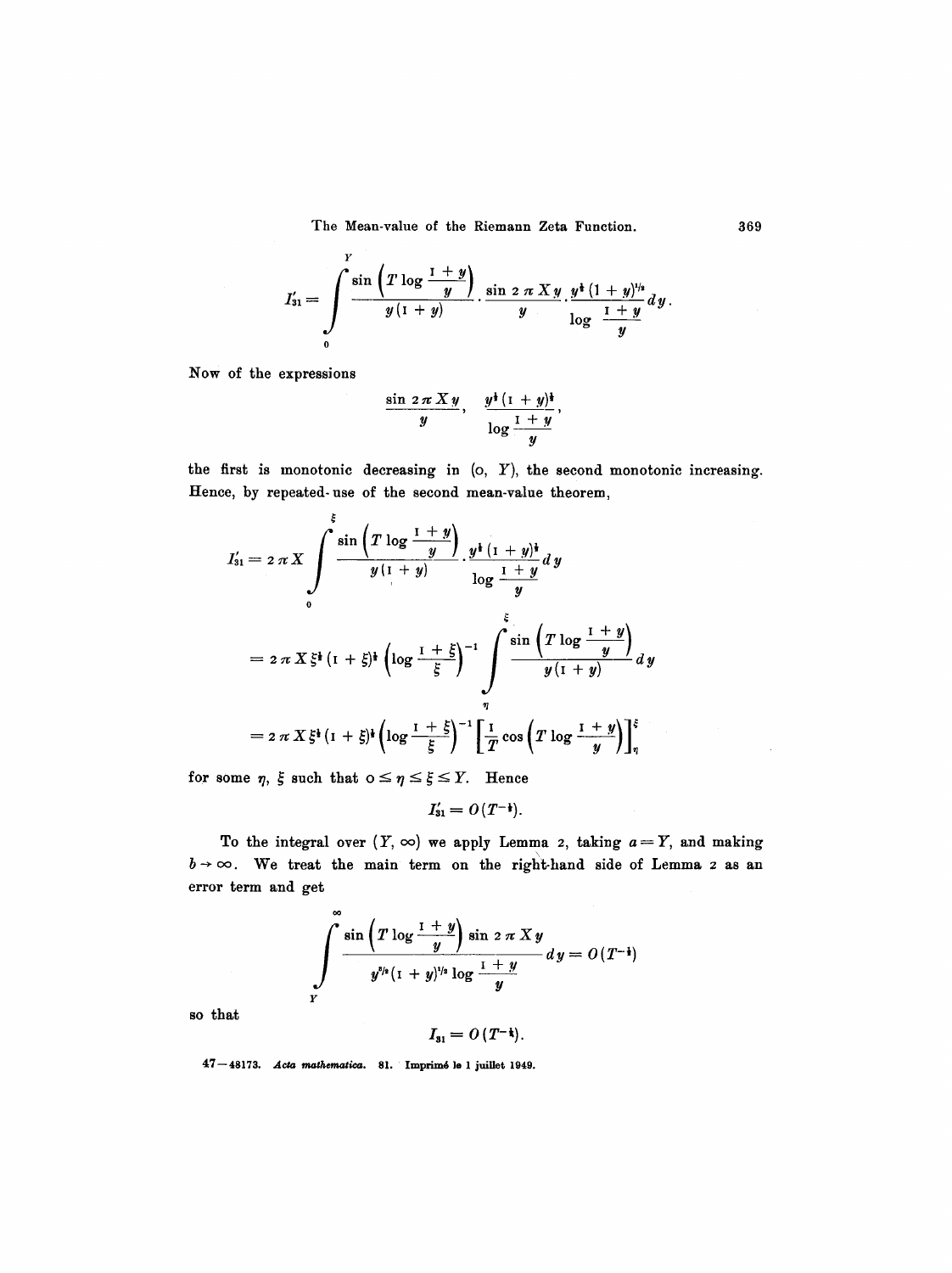Take next  $I_{32}$ . We divide the range of integration with respect to y at  $y=1$ , and term  $I'_{32}$ ,  $I''_{32}$  the contributions of the intervals (o, I), (I,  $\infty$ ). Taking first  $I'_{32}$  we have, for  $0 < y \leq 1$ ,

$$
\int_{\frac{1}{2}+i\,T}^{\frac{1}{2}+i\,T} \left(\frac{1+y}{y}\right)^u \frac{du}{u} = 2\,\pi i - \left(\int_{\frac{1}{2}+i\,T}^{-\infty+i\,T} + \int_{-\infty-i\,T}^{\frac{1}{2}+i\,T} \right) \left(\frac{1+y}{y}\right)^u \frac{du}{u}.
$$

$$
\int_{\frac{1}{2}+i\,T}^{-\infty+i\,T} \left(\frac{1+y}{y}\right)^u \frac{du}{u} = O\left\{T^{-1}\int_{\frac{1}{2}}^{\infty} \left(\frac{1+y}{y}\right)^v d\,\sigma\right\} = O\left(T^{-1}\,y^{-\frac{1}{2}}\right),
$$

and similarly for the integral over  $(-\infty-i T, \frac{1}{2}-i T)$ . Hence

$$
I'_{32}=2 \pi i \int\limits_{0}^{1} \frac{\sin 2 \pi X y}{y} dy + O\left(T^{-1} \int\limits_{0}^{1} |\sin 2 \pi X y| y^{-s/s} dy\right).
$$

But

$$
\int_{0}^{1} \frac{\sin 2 \pi X y}{y} dy = \frac{\pi}{2} + O(X^{-1}),
$$
\n
$$
\int_{0}^{X^{-1}} |\sin 2 \pi X y| y^{-s/2} dy = O\left(X \int_{0}^{X^{-1}} y^{-1} dy\right) = O(X^{\frac{1}{2}}),
$$
\n
$$
\int_{X^{-1}}^{1} |\sin 2 \pi X y| y^{-s/2} dy = O\left(\int_{X^{-1}}^{1} y^{-s/2} dy\right) = O(X^{\frac{1}{2}}).
$$

**Hence** 

$$
I'_{32} = \pi^2 i + O(T^{-\frac{1}{2}}).
$$

Next

$$
I_{32}'' = \int_{1}^{\infty} \frac{\sin 2 \pi X y}{y} dy \int_{\frac{1}{4} - iT}^{\frac{1}{4} + iT} \left(\frac{1 + y}{y}\right)^u \frac{du}{u}
$$
  
=  $\left[ -\frac{\cos 2 \pi X y}{2 \pi X y} \int_{\frac{1}{4} - iT}^{\frac{1}{4} + iT} \left(\frac{1 + y}{y}\right)^u \frac{du}{u} \right]_{1}^{\infty} - \int_{1}^{\infty} \frac{\cos 2 \pi X y}{2 \pi X y^2} dy \int_{\frac{1}{4} - iT}^{\frac{1}{4} + iT} \left(\frac{1 + y}{y}\right)^u \frac{du}{u} - \int_{1}^{\infty} \frac{\cos 2 \pi X y}{2 \pi X y} dy \int_{\frac{1}{4} - iT}^{i + iT} \left(\frac{1 + y}{y}\right)^{u-1} \frac{du}{y^2}.$  (8.1)

But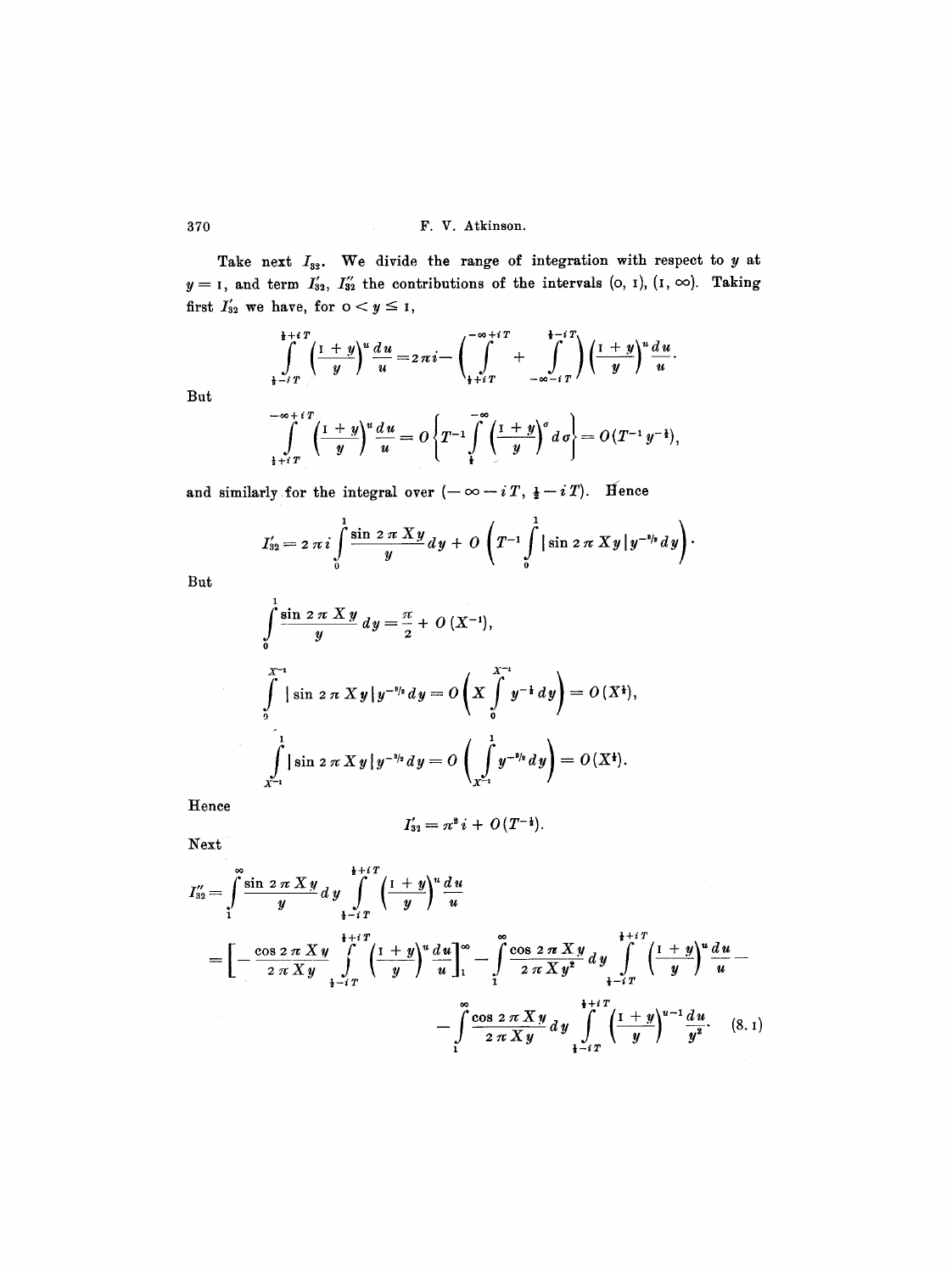Now for  $y \geq 1$ ,

$$
\int_{\frac{1}{2}-i}^{i+i} \left(\frac{1+y}{y}\right)^u \frac{du}{u} = O\left(\int_{\frac{1}{2}-i}^{i+i} \left|\frac{du}{u}\right|\right) = O(\log T),
$$

and hence the first term in  $(8.1)$  is  $O(T^{-1} \log T)$ , and similarly the second term is

$$
O\left(T^{-1}\log\,T\int\limits_{1}^{\infty}\frac{d\,y}{y^2}\right)=O\left(T^{-1}\log\,T\right).
$$

The third term may be written

 $\sim$ 

$$
\int_{1}^{\infty} \frac{\cos 2 \pi X y}{2 \pi X y^{3}} \left[ \left( \frac{1+y}{y} \right)^{u-1} \left( \log \frac{1+y}{y} \right)^{-1} \right]_{1-i}^{1+i} dy = O \left( T^{-1} \int_{1}^{\infty} \frac{dy}{y^{2}} \right) = O \left( T^{-1} \right).
$$

Hence

and so, altogether,

$$
I_{32}'' = O(T^{-1} \log T)
$$
  
\n
$$
I_3 = \pi + O(T^{-\frac{1}{2}} \log T).
$$
 (8.2)

9. It remains to consider  $I_4$ , as given by  $(4,8)$ . We estimate first of all the inner integrals, for which purpose we use Lemma 2, making  $a \rightarrow o, b \rightarrow \infty$ . We have then, in the notation of Lemma z, for  $k = x > A T$ ,

$$
\int_{0}^{\infty} \frac{\cos\left(T\log\frac{1+y}{y}\right)\cos 2\pi xy}{y^{1/2}\left(1+y\right)^{3/2}\log\frac{1+y}{y}}\,dy = \\ = \frac{1}{4x}\sqrt{\frac{T}{\pi}}\frac{\cos\left(TV + 2\pi xU - \pi x + \frac{\pi}{4}\right)}{VU^{1/4}(U-\frac{1}{2})^{1/2}\left(U+\frac{1}{2}\right)^{3/2}} + O\left(T^{-1}x^{-\frac{1}{2}}\right)
$$

and similarly, for  $v = 1, 2$ ,

$$
\int_{0}^{a} \frac{\sin \left(T \log \frac{1+y}{y}\right) \cos 2 \pi x y}{y^{1/2} (1+y)^{3/2} \left(\log \frac{1+y}{y}\right)^{r}} dy =
$$
  
=  $O \{T^{\frac{1}{2}} (U - \frac{1}{2})^{-\frac{1}{2}} x^{-1} \} + O(T^{-1} x^{-\frac{1}{2}}) = O(x^{-\frac{1}{2}}).$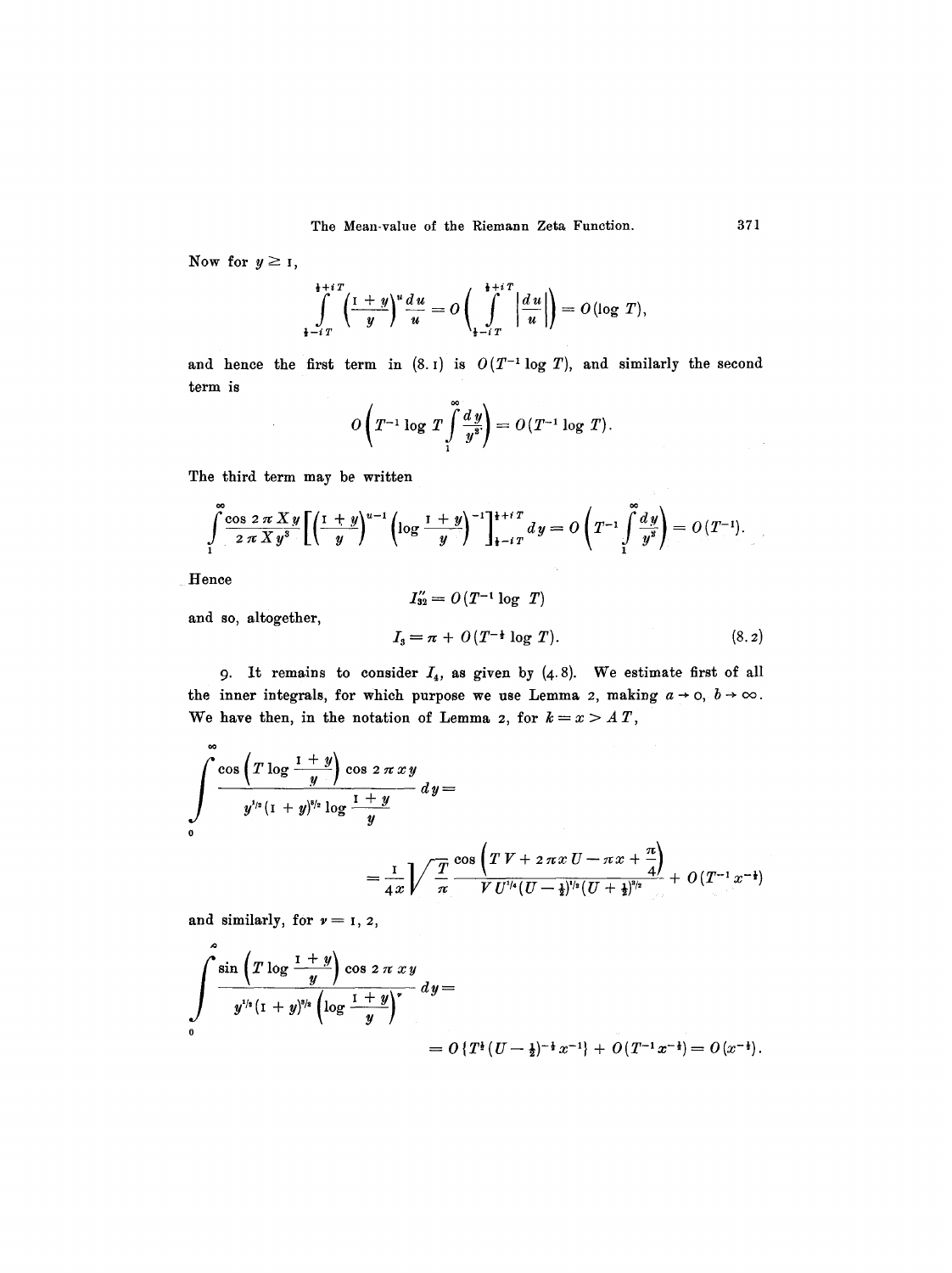372 F. V. Atkinson.

Hence

$$
I_4 = \int_{x}^{\infty} \frac{\mathcal{A}(x)}{x} \cdot \left\{ \frac{T \cos \left\{ 2 T \sinh^{-1} \right\} \left( \frac{\pi x}{2 T} + \sqrt{2 \pi x T + \pi^2 x^2} - \pi x + \frac{\pi}{4} \right\}}{\sqrt{2 \pi} \sinh^{-1} \sqrt{\frac{\pi x}{2 T}} \left\{ \sqrt{\left( \frac{T}{2 \pi x} + \frac{1}{4} \right) + \frac{1}{2} \left( \frac{T}{2 \pi x} + \frac{1}{4} \right)^{1/4}} + O(x^{-1}) \right\}} dx.
$$

The error term here gives, by  $(4.2)$ ,

$$
O\left(\int\limits_X^{\infty} |A(x)| x^{-s/s} dx\right) = O\left(X^{-1/s} \log X\right) = O\left(T^{-1/s} \log T\right).
$$

In the rest of the integral we use  $(4.1)$ . The error term  $O(x^{-3/4})$  gives here

$$
O\left(T\int\limits_{x}^{\infty}x^{-\theta/4}\,dx\right)=O\left(T^{-\frac{1}{4}}\right).
$$

Hence, changing the variable from  $x$  to  $\sqrt{x}$ ,

$$
I_{4} = \frac{T}{\pi} \sum_{n=1}^{\infty} \frac{d(n)}{n^{s/4}} \int_{\sqrt{\frac{x}{X}}}^{\infty} \frac{\cos \left\{2 T \sinh^{-1} \left(x \sqrt{\frac{\pi}{2T}}\right) + \sqrt{\left(2 \pi x^{2} T + \pi^{2} x^{4}\right)} - \pi x^{2} \frac{\pi}{4}\right\}}{\sqrt{\frac{x}{X}}} \cdot \left\{\cos \left(4 \pi x \sqrt{n} - \frac{\pi}{4}\right) - \frac{3}{32 \pi x \sqrt{n}} \sin \left(4 \pi x \sqrt{n} - \frac{\pi}{4}\right)\right\} dx + O(T^{-1/6} \log T)\right\}
$$
\n
$$
= \frac{T}{\pi} \sum_{n=1}^{\infty} \frac{d(n)}{n^{s/4}} J_{n} + O(T^{-1/6} \log T). \tag{9.1}
$$

**say.** 

**We estimate this expression by means of the following** 

**Lemma 3.** For  $A\sqrt{T} < a < A'\sqrt{T}$ ,  $a > 0$ ,

$$
\int_{a}^{\infty} \frac{\exp i \left\{ 4 \pi x \sqrt{n-2} \sinh^{-1} \left( x \sqrt{\frac{\pi}{2T}} \right) - \sqrt{(2 \pi x^2 T + \pi^2 x^4)} + \pi x^2 \right\}}{x^{\alpha} \sinh^{-1} \left( x \sqrt{\frac{\pi}{2T}} \right) \left\{ \sqrt{\left( \frac{T}{2 \pi x^2} + \frac{1}{4} \right) + \frac{1}{2}} \right\} \left( \frac{T}{2 \pi x^2} + \frac{1}{4} \right)^{1/4}} dx
$$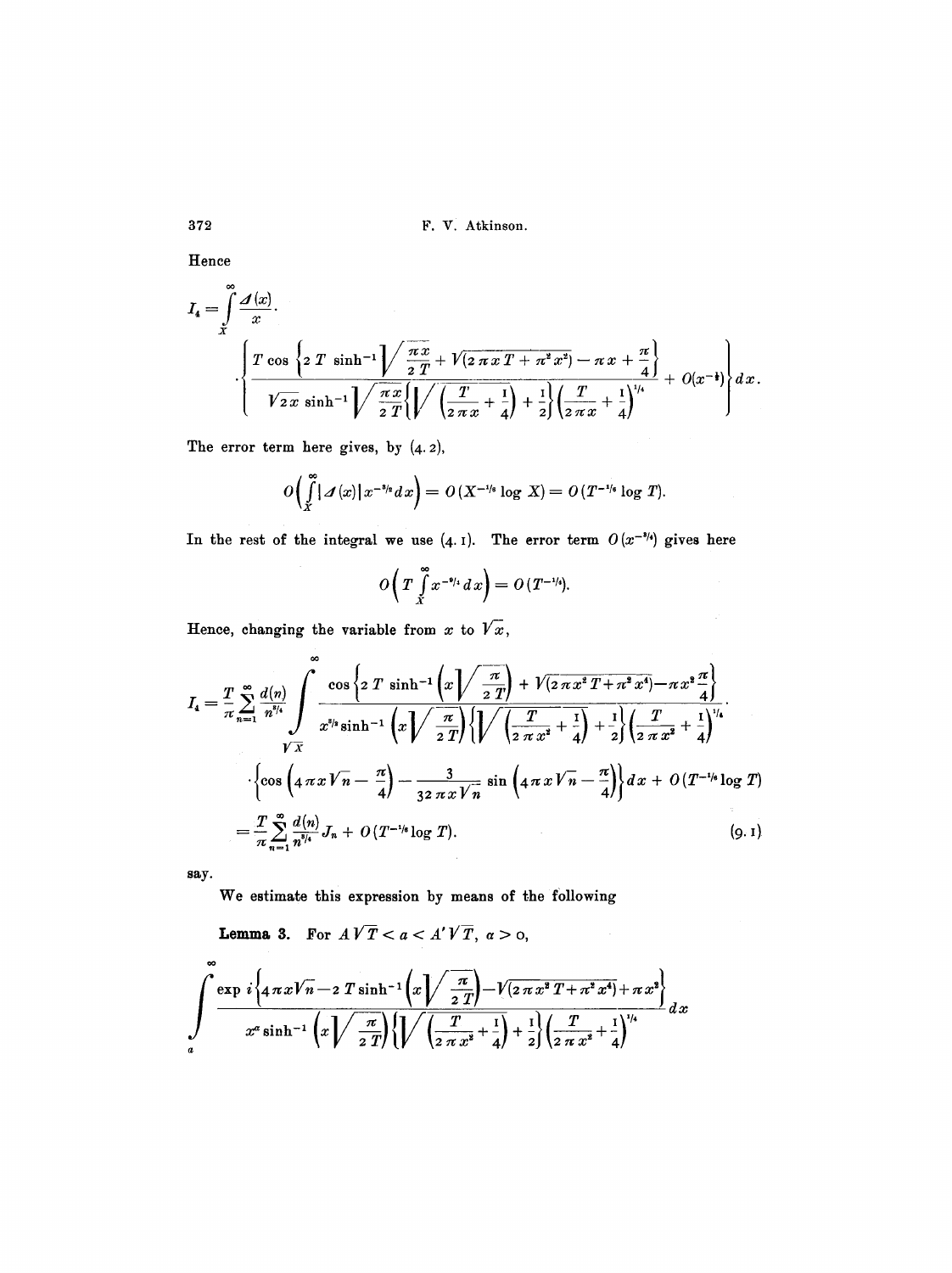$$
= \frac{4\pi}{T} n^{\frac{1}{2}(\alpha-1)} \left( \log \frac{T}{2\pi n} \right)^{-1} \left( \frac{T}{2\pi} - n \right)^{3/2-\alpha} \exp i \left( T - T \log \frac{T}{2\pi n} - 2\pi i n + \frac{1}{4} \pi i \right) +
$$
  
+  $O \left\{ T^{-\frac{1}{2}\alpha} \min \left( 1, \left| 2\sqrt{n} + a - \frac{1}{\alpha} \right| \left( \frac{2T}{\alpha^2} + \frac{2T}{\pi} \right) \right|^{-1} \right\} + O \left\{ n^{\frac{1}{2}(\alpha-1)} \left( \frac{T}{2\pi} - n \right)^{1-\alpha} T^{-\frac{3}{2}} \right\},$ 

provided that

$$
n \ge 1
$$
,  $n < \frac{T}{2\pi}$ ,  $\frac{1}{n} (\frac{T}{2\pi} - n)^2 > a^2$ .

If the last two restrictions on n are not satisfied, or if  $\sqrt{n}$  is replaced by  $-\sqrt{n}$ , then the main term and the last error term on the right-hand side are to be omitted.

We apply Lemma I with a, b as limits of integration, where  $b > T$ , and

$$
\varphi(x) = x^{-\alpha} \left\{ \sinh^{-1} \left( x \sqrt{\frac{\pi}{2T}} \right) \right\}^{-1} \left\{ \sqrt{\left( \frac{T}{2\pi x^2} + \frac{1}{4} \right)} + \frac{1}{2} \right\}^{-1} \left( \frac{T}{2\pi x^2} + \frac{1}{4} \right)^{-1/4},
$$
\n
$$
f(x) = \frac{1}{2} x^2 - \sqrt{\left( \frac{T x^2}{2\pi} + \frac{x^4}{4} \right)} - \frac{T}{\pi} \sinh^{-1} \left( x \sqrt{\frac{\pi}{2T}} \right).
$$

We have then

$$
f'(x) = x - \sqrt{\left(x^2 + \frac{2T}{\pi}\right)},
$$
  $f''(x) = 1 - x\left(x^2 + \frac{T}{2\pi}\right)^{-1/2},$ 

so that we may take

$$
\mu(x) = \frac{1}{2}x, \ \Phi(x) = x^{-\alpha}, \ F(x) = T.
$$

We dispose first of the error terms in  $a$  and  $b$ . We have

$$
\Phi(a) (|f'_a + 2\sqrt{n}| + f''_a^{-1})^{-1} = O\bigg\{T^{-\frac{1}{4}a} \min\bigg(1, \bigg| 2\sqrt{n} + a - \bigg|\bigg/ \bigg(a^2 + \frac{2\,T}{\pi}\bigg)\bigg|^{-1}\bigg)\bigg\},
$$
and

$$
\Phi(b)\big(f'_b+2\,V\,n\big)^{-1}=O\big\{b^{-\alpha}\big(V\,n}+O\,(T\,b^{-1})\big)^{-1}\big\}
$$

which tends to o as  $b$  tends to  $\infty$ .

The error-term integral of Lemma I gives here

$$
O\left(\int_a^b x^{-\alpha} e^{-A x \sqrt{n}-A T} dx\right) = O\left(e^{-A \sqrt{nT}-A T}\right).
$$

We are left to consider the terms in  $x_0$ , where  $x_0$  is given by

$$
f'(x_0) + 2V\overline{n} = 0, x_0 = n^{-\frac{1}{2}}\left(\frac{T}{2\pi} - n\right).
$$

373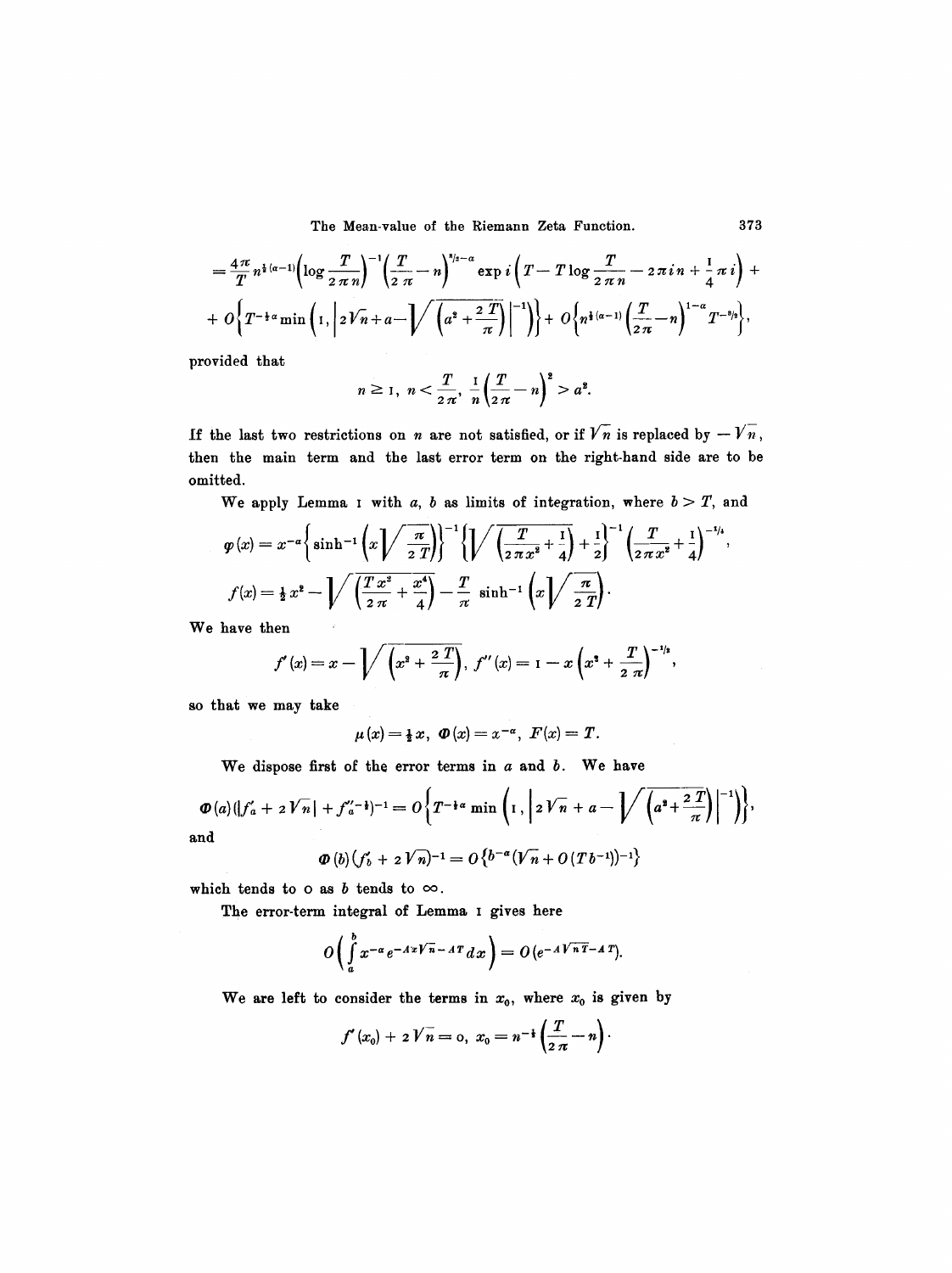Hence if  $\sqrt{n} \leq -1$ , or  $n > \frac{1}{2\pi}$ , or  $n^{-1} \left( \frac{1}{2\pi} - n \right) \leq a^2$ , there will be no terms in  $x_0$ , and the lemma is proved. In other cases we have

$$
f_0'' = 2 n \left(\frac{T}{2 \pi} + n\right)^{-1}, \quad \left(\frac{T}{2 \pi x^2} + \frac{1}{4}\right) = \frac{1}{4} \left(\frac{T}{2 \pi} + n\right)^2 \left(\frac{T}{2 \pi} - n\right)^{-2}
$$

$$
\sqrt{\left(\frac{T}{2 \pi x_0^2} + \frac{1}{4}\right)} - \frac{1}{2} = n \left(\frac{T}{2 \pi} - n\right)^{-1}, \quad \sqrt{\left(\frac{T}{2 \pi x_0^2} + \frac{1}{4}\right)} + \frac{1}{2} = \frac{T}{2 \pi} \left(\frac{T}{2 \pi} - n\right)^{-1},
$$

**and** 

$$
\sinh^{-1}\left(x_0\right)\sqrt{\frac{T}{2\,\pi}}\bigg)=\frac{1}{2}\log\frac{T}{2\,\pi\,n}
$$

**We** have also

$$
2 x_0 V \widehat{n} + f_0 = \frac{1}{2} x_0^2 - \frac{T}{2 \pi} \log \frac{T}{2 \pi n} - \frac{1}{2} x_0 \left\{ \sqrt{\left(\frac{2 T}{\pi} + x_0^2\right)} + 2 x_0 V \widehat{n} \right\}
$$

$$
= \frac{T}{2 \pi} - n - \frac{T}{2 \pi} \log \frac{T}{2 \pi n}.
$$

Hence the main term is

$$
\varphi_0 f_0^{\prime - \frac{1}{2}} \exp \left\{ 2 \pi i f_0 + 4 \pi i x_0 V_n + \frac{1}{4} \pi i \right\} =
$$
\n
$$
= \left\{ n^{-\frac{1}{2}} \left( \frac{T}{2\pi} - n \right) \right\}^{-\alpha} \left( \frac{1}{2} \log \frac{T}{2\pi n} \right)^{-1} \left( \frac{T}{2\pi} \right)^{-1} \left( \frac{T}{2\pi} - n \right) \left\{ \frac{1}{4} \left( \frac{T}{2\pi} + n \right)^2 \left( \frac{T}{2\pi} - n \right)^{-2} \right\}^{-\frac{1}{2}}.
$$
\n
$$
\cdot \left\{ 2 \pi \left( \frac{T}{2\pi} + n \right)^{-1} \right\}^{-\frac{1}{2}} \exp i \left( T - 2 \pi n - T \log \frac{T}{2\pi n} + \frac{1}{4} \pi \right)
$$
\n
$$
= \frac{4 \pi}{T} n^{\frac{1}{2} (\alpha - 1)} \left( \frac{T}{2\pi} - n \right)^{\frac{n}{2} - \alpha} \left( \log \frac{T}{2\pi n} \right)^{-1} \exp i \left( T - 2 \pi n - T \log \frac{T}{2\pi n} + \frac{1}{4} \pi \right).
$$

We complete the proof of Lemma 3 by dealing with the error term involving  $x_0$ . We have in fact

$$
\Phi_0 x_0 F_0^{-s_{/2}} = O(x_0^{1-\alpha} T^{-s_{/2}})
$$
  
=  $O\left\{ n^{1+(\alpha-1)} \left( \frac{T}{2\pi} - n \right)^{1-\alpha} T^{-s_{/2}} \right\}.$ 

Lemma 3 is thus proved.

10. Estimation of  $I_4$ . By lemma 3, if  $\frac{1}{n}(\frac{T}{n} - n)^2 > X$ ,  $n < \frac{T}{n}$ , that is to say if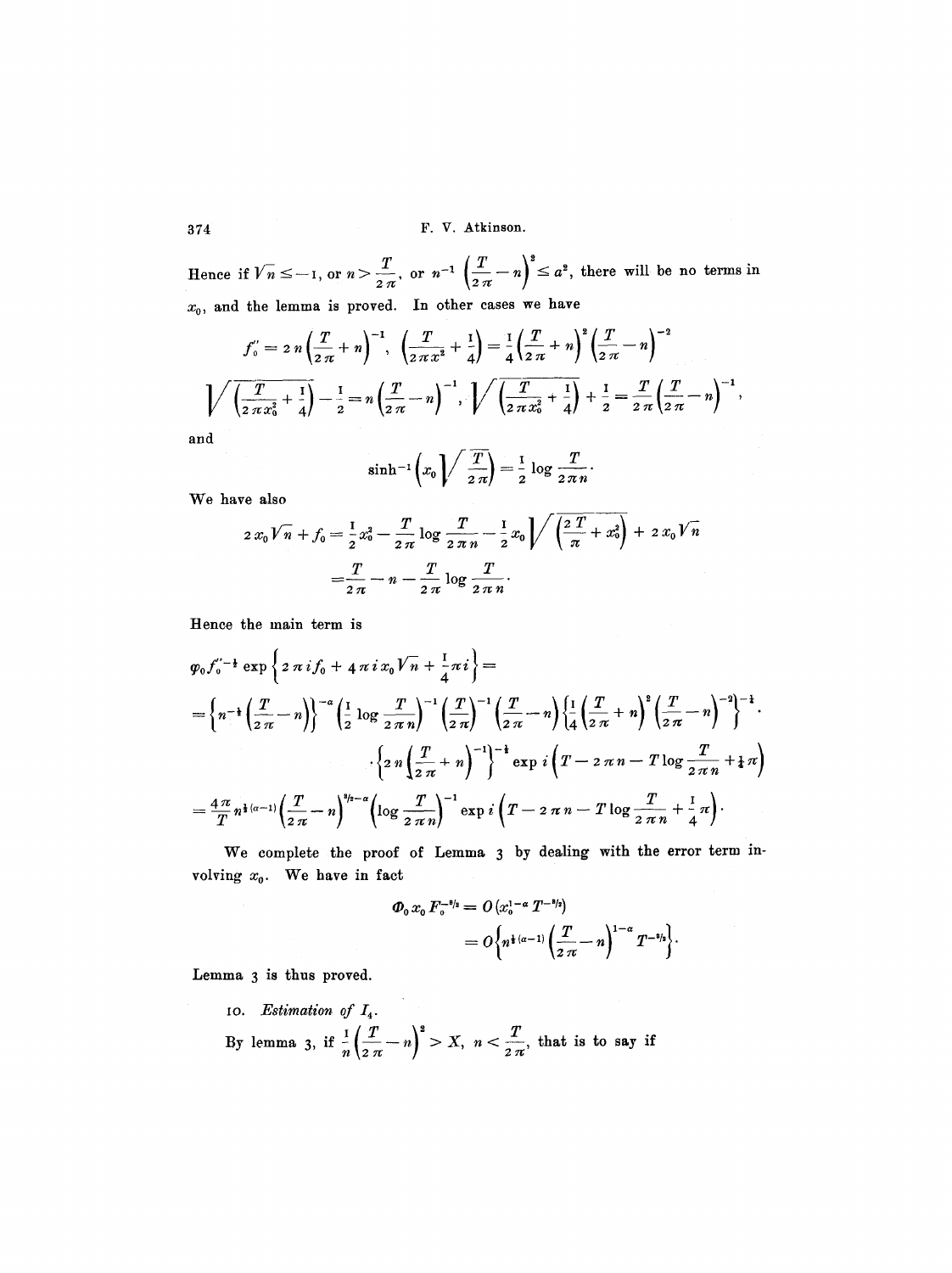$$
n < \left(\frac{T}{2\pi} + \frac{X}{2}\right) - \sqrt{\left(\frac{X^3}{4} + \frac{X T}{2\pi}\right)},
$$
 (10.1)

then, in the notation of  $(9.1)$ ,

$$
J_n = \frac{2\pi}{T} n^{1/4} \left( \log \frac{T}{2\pi n} \right)^{-1} \sin \left( T \log \frac{T}{2\pi n} - T - 2\pi n - \frac{\pi}{4} \right) +
$$
  
+  $O \left\{ n^{\frac{1}{4}} T^{-1} \left( \frac{T}{2\pi} - n \right)^{-1} \left( \log \frac{T}{2\pi n} \right)^{-1} \right\} +$   
+  $O \left\{ T^{-\frac{1}{4}} \min \left( \left| 2\sqrt{n} + \sqrt{X} - \sqrt{\left( X + \frac{2T}{\pi} \right)} \right|^{-1}, 1 \right) \right\} + O \left\{ n^{\frac{1}{4}} \left( \frac{T}{2\pi} - n \right)^{-\frac{1}{4}} T^{-\frac{3}{2}} \right\}.$ 

Denoting the expression (10.1) by  $Z$  we have

$$
I_4 = 2 \sum_{1 \leq n < Z} \frac{d(n)}{\sqrt{n}} \left( \log \frac{T}{2 \pi n} \right)^{-1} \sin \left( T \log \frac{T}{2 \pi n} - T - \frac{\pi}{4} \right) + O\left( \sum_{1 \leq n < Z} \frac{d(n) n^{-1}}{T - 2 \pi n} \right) + O\left( T^{1/4} \sum_{n=1}^{\infty} \frac{d(n)}{n^{3/4}} \min \left( \left| 2 \sqrt{n} + \sqrt{X} - \sqrt{\left( X + \frac{2 T}{\pi} \right)} \right|^{-1}, 1 \right) \right) + O\left( T^{-\frac{1}{4}} \sum_{1 \leq n < Z} \frac{d(n) n^{-\frac{1}{4}}}{\sqrt{\left( T - 2 \pi n \right)}} \right) = I_{41} + I_{42} + I_{43} + I_{44},
$$

say. Since  $A T < X < A' T$  we have

$$
Z=O(T),\ \frac{T}{2\pi}-Z>A T.
$$

Hence

$$
I_{42} = O\left(T^{-1} \sum_{1 \le n < Z} d(n) n^{-1/2}\right)
$$
\n
$$
= O(T^{-\frac{1}{2}} \log T),
$$

and similarly

$$
I_{44}=O(T^{-\frac{1}{2}}\log T).
$$

Lastly we have

$$
I_{43}=O\bigg\{\,T^{1/4}\sum_{n=1}^{\infty}\frac{d\left(n\right)}{n^{8/4}}\min\left(\left|\,\overline{V}\,\overline{n}-\overline{V}\,\overline{Z}\,\right|^{-1},\;1\right)\bigg\}.
$$

We split this sum up at  $\frac{1}{2}Z$ ,  $Z-V\overline{Z}$ ,  $Z+\overline{V}\overline{Z}$ , 2Z. We get, using partial summation and the asymptotic formula for  $\sum_{n \leq x} d(n)$ ,

375